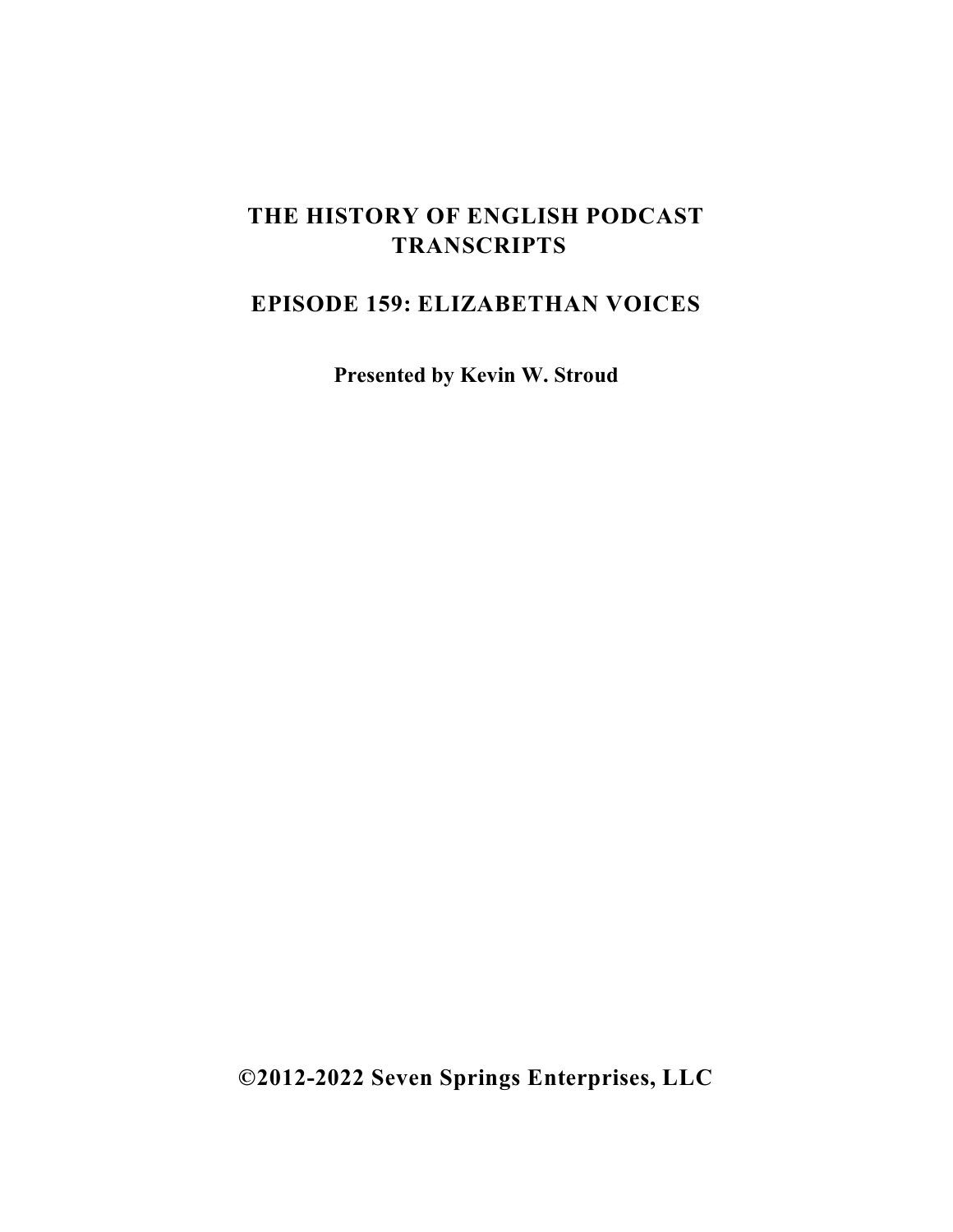## **EPISODE 159: ELIZABETHAN VOICES**

*Explanation of Transcription Symbols Used in This Transcript: [A] - used to represent a letter of the alphabet as used in writing; 'a' - used when describing a sound by reference to the letter that represents that sound; /a/ - used to represent a specific sound or word as pronounced and demonstrated in the podcast.*

Welcome to the History of English Podcast – a podcast about the history of the English language. This is Episode 159: Elizabethan Voices. In this episode, we're going to turn our attention to the sound of Elizabethan English. Beginning in the late 1560s, several scholars in England attempted to describe the way words were pronounced in English. They even developed an early phonetic alphabet to represent the sounds of the language. Those works allow modern linguists to trace the evolution of English pronunciation in the early modern period. So this time, we'll explore what those sources tell us about the changing nature of the language in Elizabethan England.

But before we begin, let me remind you that the website for the podcast is historyofenglishpodcast.com. And you can sign up to support the podcast and get bonus episodes at Patreon.com/historyofenglish.

One other quick note before we begin. This episode is about sounds and sound changes within English. And we're going to be covering quite a bit of information. If you find these types of discussions to be a little overwhelming, I just wanted to remind you that a transcript of the episode is available on the website under Episode 159. So if you prefer, you can read along with the episode, or if you don't want to hear me talk, you can just read it at your own convenience. But I just wanted to let you know that you that that option is available.

Now last time, we looked at how the English government embraced the plantation concept as a way to expand its presence in Ireland and as a way to secure a foothold in the New World. And I noted that one of the early advocates of the plantation strategy was a spelling reformer named Sir Thomas Smith. Smith thought that English spellings needed an overhaul because they didn't reflect the way words were actually pronounced. Smith's spelling reforms were composed in Latin in 1568, but in the following year, another English scholar named John Hart composed an extensive work on spelling reform in English. His work was called 'An Orthographie,' and it is extremely important to historians of the language because much of the text was dedicated to English pronunciation.

Hart wrote about pronunciation because he shared Smith's goal of a phonetic writing system. He wanted words to be spelled the way they were actually pronounced, so that meant that he needed to describe English pronunciation in some detail. He wrote extensively about the sounds of English and the way the alphabet should be applied to those sounds. And his work was so advanced, and so sophisticated in its approach, that it is considered to be the first major work on English phonetics. He even devised a phonetic alphabet, which was really a precursor of the modern International Phonetic Alphabet that linguists use today. That's the alphabet that you see in dictionaries that shows you how to pronounce a particular word.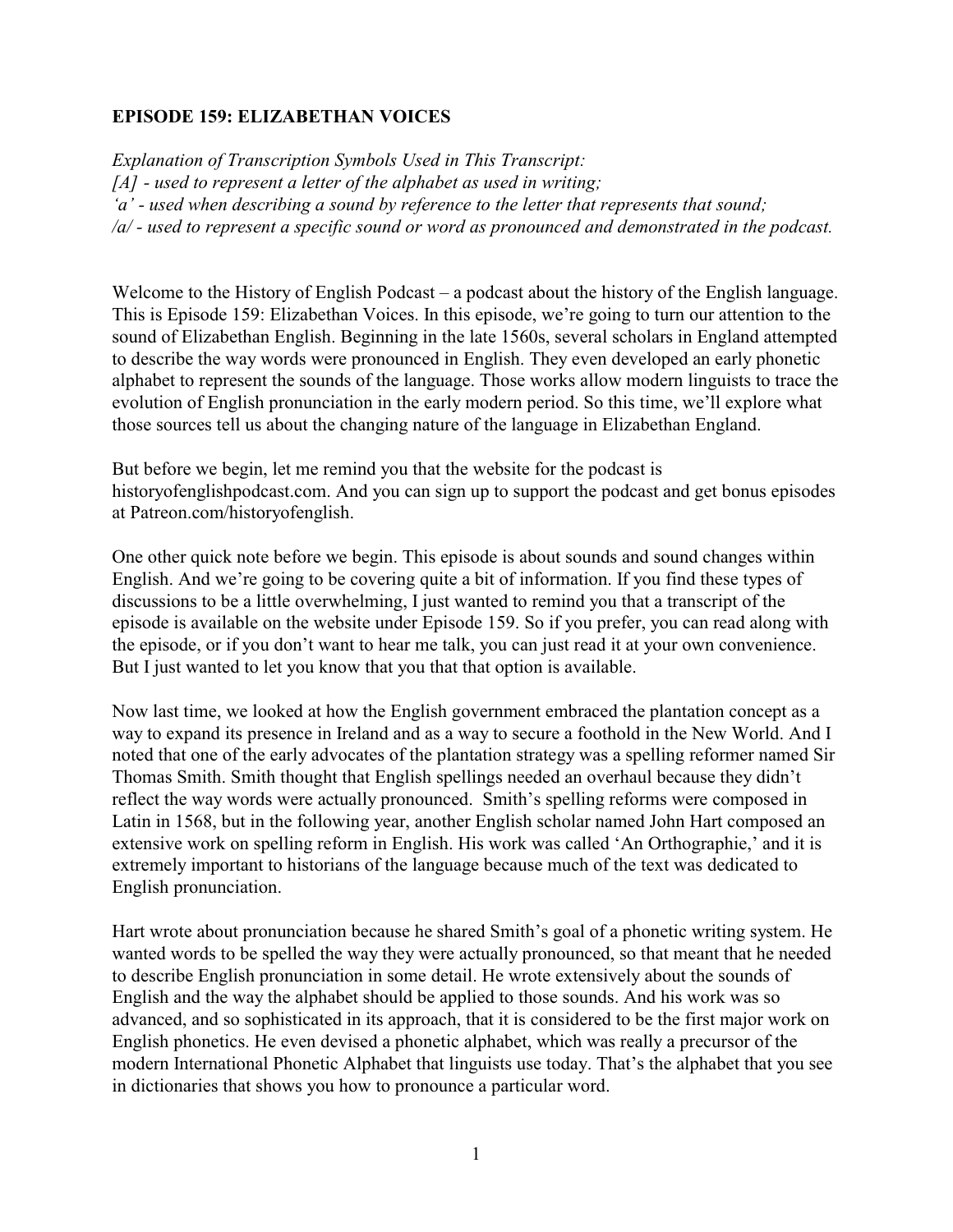Again, Hart created his own version of that type of alphabet, and in the following decades, other scholars adopted the same general approach to describe the sounds of English. By putting all of these works together, modern scholars can actually trace the changing pronunciation of English from the late 1500s.

This development is especially important in light of that discussion about plantations and colonies in the last episode. That's because these detailed accounts of English pronunciation coincide with the England's expansion in Ireland and the New World. Over the next century of so, the English language would establish new footholds in those regions. But over time, the version of English that evolved in those regions became more and more distinct from the English spoken in Britain.

The English language was about to fracture into several major dialects that were geographically separated from each other. That means that the language described by John Hart is the ultimate source of most of those dialects.

In recent years, there has been quite a bit of research and scholarship dedicated to the pronunciation used during the time of William Shakespeare, which is of course essentially the same language that John Hart described – just delayed by a couple of decades. That Shakespearian pronunciation is sometimes called Original Pronunciation or OP for short. It refers to the Original Pronunciation that was used in Shakespeare's plays. There are even modern acting companies that present his plays using that Original Pronunciation.

One of the leading experts in Original Pronunciation is Ben Crystal – an actor and son of the British linguist David Crystal who was instrumental in reconstructing the sound of Shakespeare's plays. Ben teaches the OP accent to acting troops around the world, and here is an example of his recreation of the opening speech of Shakespeare's play Richard III:

## [BEN CRYSTAL AUDIO CLIP]

*Now is the winter of our discontent Made glorious summer by this sun of York; And all the clouds that lour'd upon our house In the deep bosom of the ocean buried. Now are our brows bound with victorious wreaths; Our bruised arms hung up for monuments; Our stern alarums changed to merry meetings, Our dreadful marches to delightful measures. Grim-visaged war hath smooth'd his wrinkled front; And now, instead of mounting barbed steeds To fright the souls of fearful adversaries, He capers nimbly in a lady's chamber To the lascivious pleasing of a lute.*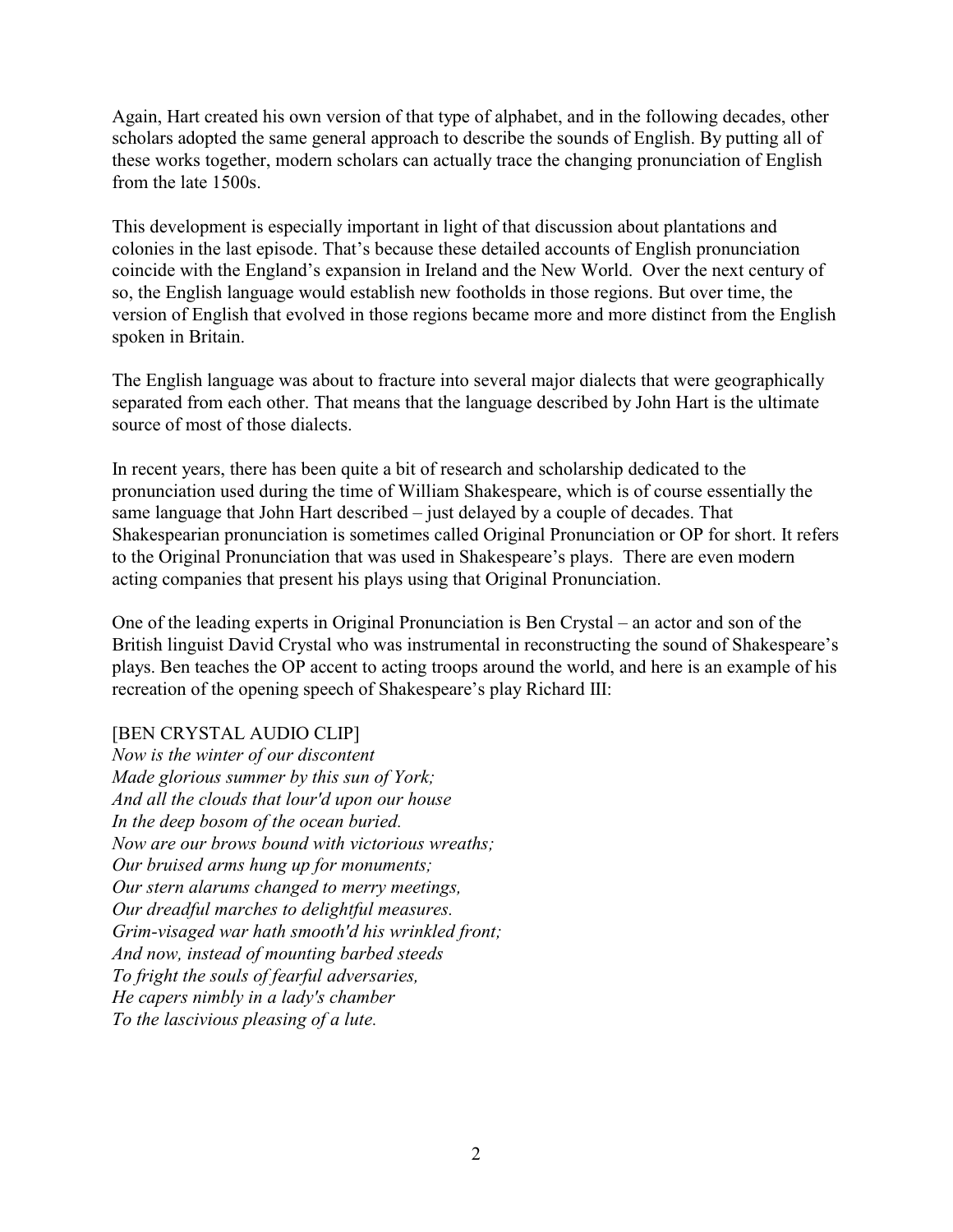Now some people who hear that accent describe it as a blend of various modern English accents, including those of Ireland and North America, especially due to the prominent 'r' sound in that accent. And that description actually makes sense if we consider that Elizabethan English was the common ancestor of those various accents. So as we look more closely at that earlier form of speech, you will probably notice some familiar elements no matter which accent of English you happen to have.

Again, as I noted, much of our knowledge about Elizabethan pronunciation really begins with those early spelling reformers like Sir Thomas Smith and John Hart because they advocated a phonetic spelling system. Even though their spelling reforms were largely ignored, their description of the language is an extremely valuable resource for anyone interested in the historical pronunciation of English.

In this episode, I'm going to focus on the writings of John Hart because his work was very detailed, very thorough, very modern in its approach, and it was also composed in English. Hart's knowledge of the way sounds were made in the mouth was aided by the fact that he lived at a time when researchers were studying human anatomy in detail, including the vocal tract. In fact, the word *larynx* appeared for the first time in an English document around the current point in our story. Like a lot of medical terms, the word *larynx* was ultimately derived from Greek. And the larynx is actually important to our story – because it is the part of the vocal tract where sounds are actually voiced. In fact, it's sometimes called the 'voice box.'

The larynx is a cavity in the upper part of the wind-pipe that contains the vocal cords, or as they're more precisely known, the 'vocal folds' because they're not actually cords. The vocal folds are small, muscular flaps that can be left open to allow the air to flow through freely when you breathe. Or they can be constricted and brought together just enough so that they flutter or vibrate when the air travels through them. And that vibration or buzzing of the vocal folds is what creates the voicing sound when we speak. That's why the larynx is sometimes called the voice box.

Now when we speak, some of the sounds we make with our mouth are voiced in this way, but not all of them are. Some of them don't use the voice box at all. For example, if you make the 's' sound (/s/), you don't actually use your vocal folds. The sound just flows through the windpipe unrestricted, and the sound is actually made in the front part of your mouth. But notice what happens when we make that same /s/ sound, and then we constrict those vocal folds to make them vibrate. The sound goes from /s/ to /z/. It goes from a whisper to a buzz. So the sound switches from an 's' sound to 'z' or 'zed' sound. And I'll just say 'z' going forward since that's the term used in my dialect. But all of this is really important because activating the voice box causes the sound to switch from one sound to another.

The same thing happens with the 'ch' sound (/ch/). It's the sound we hear at the beginning and end of the word *church*. It's a voiceless sound. So the vocal folds are open and silent when we make that sound. But if we constrict those vocal folds and make them vibrate, the sound switches from /ch/ to /j/. So it becomes the 'j' sound – sometimes called the 'soft g' sound like at the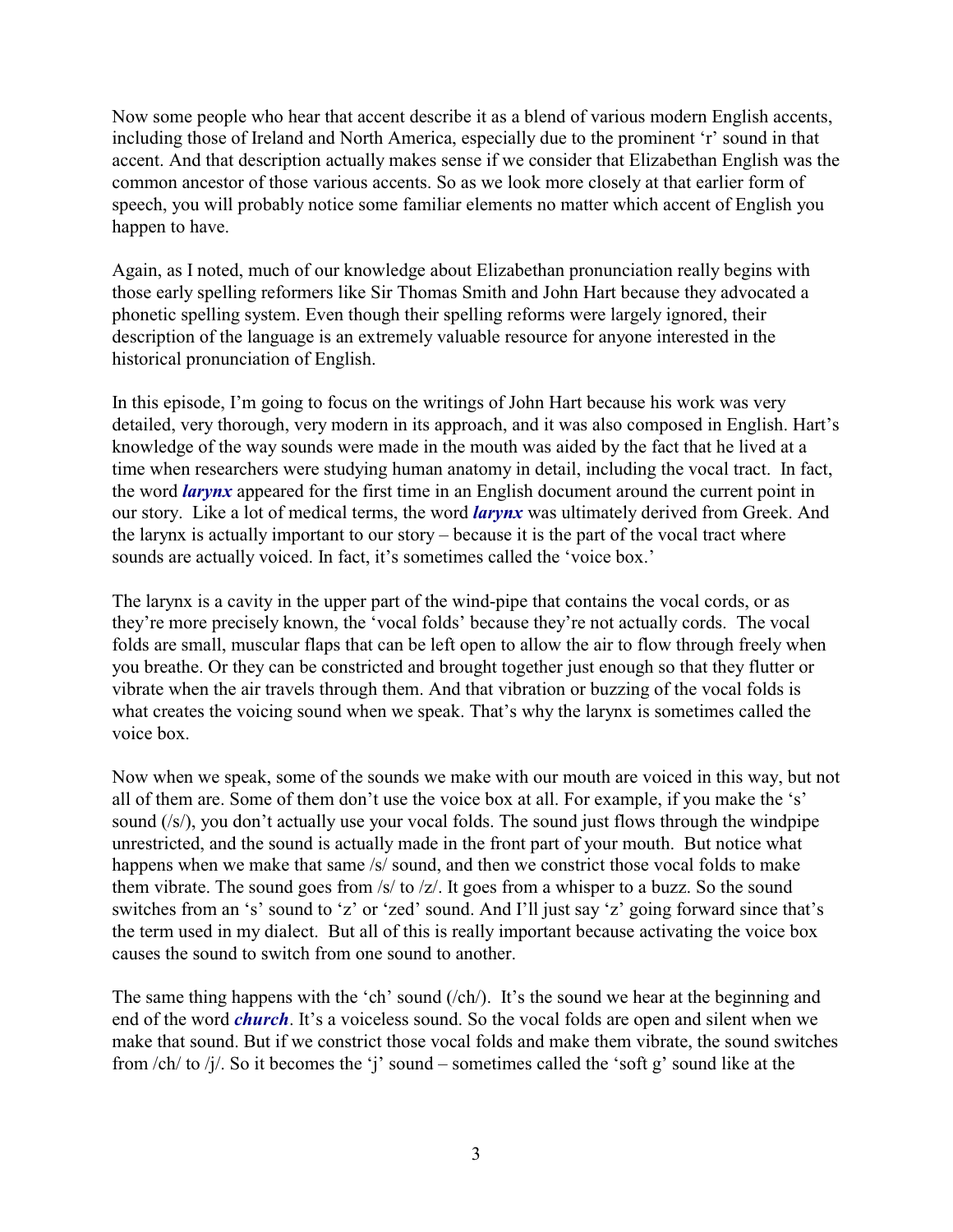beginning and end of the word *judge*. Again, this /j/ sound is just the voiced version of the 'ch' sound (/ch/).

We actually have several pairs of sounds that work the same way in Modern English. And in this episode, we're going to explore those pairs in some detail.

Now you may be wondering why these voiced and voiceless pairs are so important. Well, it's partly because this issue of voicing is one of the main triggers for sound change over time. As we'll see, voiced sounds are attracted to each other, and voiceless sounds are also attracted to each other. When a voiceless sound is surrounded by voiced sounds, the voiceless sound in the middle tends to become voiced as well. The voice box will sometimes stay engaged all the way though and make all of those sounds voiced. And when that happens, the sound in the middle changes. Of course, the opposite can happen if a voiced sound is surrounded by two voiceless sounds. In that environment, the voicing in the middle can get turned off. In this episode, we're going to see how that linguistic phenomenon shaped English during and after the Elizabethan period.

The other reason why this issue of voicing is so important to our story is because that's how John Hart described the consonant sounds in his 1569 text called 'An Orthography.' Hart was one of the first English scholars to describe the voicing of consonant sounds in detail. And as he analyzed the sounds of English, he tended to deal with them as voiced and voiceless pairs. And I'm going to take the same approach in this episode so you can see how this very simple idea shapes so much of the language we speak today.

But before we go any further, let me note that I'm only going to focus on those voiced and voiceless pairs in this episode. All of the other consonant sounds and all of the vowel sounds are always voiced. So I'll deal with those other sounds in future episodes.

So let's begin our look at these voiced and voiceless pairs by focusing on some of the pairs where the contrast can be a little hard to hear. And let's start with the 'p' sound (/p/) and the 'b' sound (/b/). They are almost the same sound. Mechanically, we pronounce them in the exact same way, except for the fact that the vocal folds are left open and silent when we make the 'p' sound, but they are narrowed and activated when we make the 'b' sound. So /p/ is voiceless, and /b/ is voiced. *Pet/bet*. *Pad/bad*. *Pit/bit*.

Now that may be hard to hear because those two consonant sounds are pronounced very quickly before the vowel sounds kick in, and remember that vowel sounds are always voiced. So it can be difficult for the ear to detect whether that sound at the beginning is voiced or not. But if you were to take this episode – this MP3 file – and you were slow it down in a media player so that the words were pronounced very slowly, you would probably notice the slightly delayed voicing in the words with the 'p' sound because the 'p' is voiceless. And if you were to put the audio in a digital editing program where you can actually see the audio as wave forms, you would notice that the wave forms show a slight delay in the voicing of those words with the 'p' sound. It only lasts for a few milliseconds, but it's there.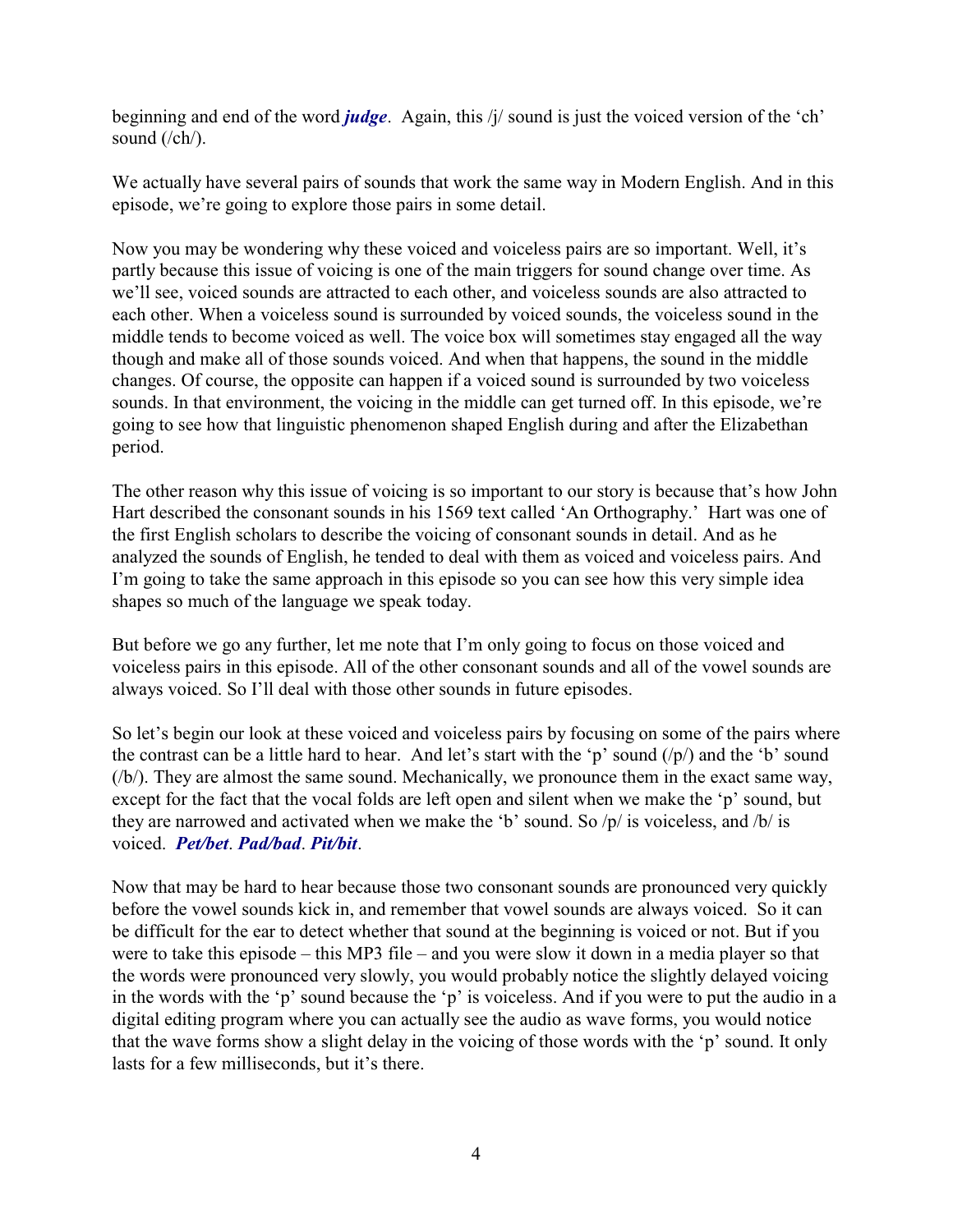Well, John Hart had a very good ear, and he also understood that the 'p' and 'b' sounds were distinguished only by voicing of one of the sounds. So he discussed them together in his manuscript. But he didn't really have much to say about them because both letters have been remarkably stable over time. For the most part, words that were pronounced with one of those sounds in the distant past are still pronounced with that sound today.

Now while that tends to be true for English, it isn't necessarily true for French. As we saw back in Episode 153 called 'Zombie Letters,' a lot of Latin words were slurred and shortened as they passed through French, and they sometimes they lost a 'p' and 'b' sound along the way. And some of those words then passed into English, where a letter [P] or [B] was added back into the words to reflect their original Latin pronunciation. That gave English quite a few silent [P]'s and [B]'s like the [P] in *receipt* and the [B]'s in *doubt* and *debt*. But John Hart hated those spellings. Remember that he wanted a phonetic spelling system where there were no silent letters. So he wanted English to get rid of those silent [P]'s and [B]'s. Of course, most of them are still there today, but some were dropped over time. For example, the word *condemned* was often spelled with a [P] at the time – 'c-o-n-d-e-m-p-n-e-d.' Hart said the [P] should be dropped in that word, and it was eventually lost over time.

Now there was one situation where a 'b' sound was once very common in English, but it has disappeared over time. And that was at the end of words like *dumb*, *lamb*, *climb*, *comb* and *womb*. Those are all Old English words that end in [MB]. And they end in [MB] because the 'b' sound was once pronounced – as /doomb/, /lamb/, /climbe/, /camb/, and /wamb/. English also inherited a lot of French words that were spelled in the same way, either because those words ended in a 'b' sound or had ended in a 'b' sound in the distant past. That included words like *tomb*, *bomb*, and *succumb*. The problem with all of those words is that many Middle English speakers found it difficult to pronounce that [MB] combination at the end of a word. The 'b' sound was kind of awkward there. So they started to drop it. It appears that that 'b' sound was starting to disappear at the end of those words as early as the 1300s. And by the Elizabethan period, it is believed that that 'b' sound was mostly silent.

John Hart seems to confirm that with his phonetic spelling system. He spelled the words *lamb* and *limb* without a [B] at the end. So that seems to confirm that the [B] was no longer being pronounced in those words. But we also have the writings of that other spelling reformer, Sir Thomas Smith. And he included the [B] in his phonetic spelling of the word *womb* in his manuscript from around the same time as Hart's. So some speakers may have held onto to that final [B] as a more traditional or conservative pronunciation. It was probably more common in formal speech. But by the early 1600s, phonetic transcriptions by other scholars drop the [B] altogether. And Shakespeare's works also tended to drop the [B]. In his plays, words like *climb*, and *dumb*, and *lamb* were all spelled without a [B]. He also rhymed *climb* with *time* and *crime*. And he rhymed *dumb* with *come*. So it appears that that final 'b' sound in those words was largely gone during the Elizabethan period, though it might still have been heard among some very educated speakers in very formal situations.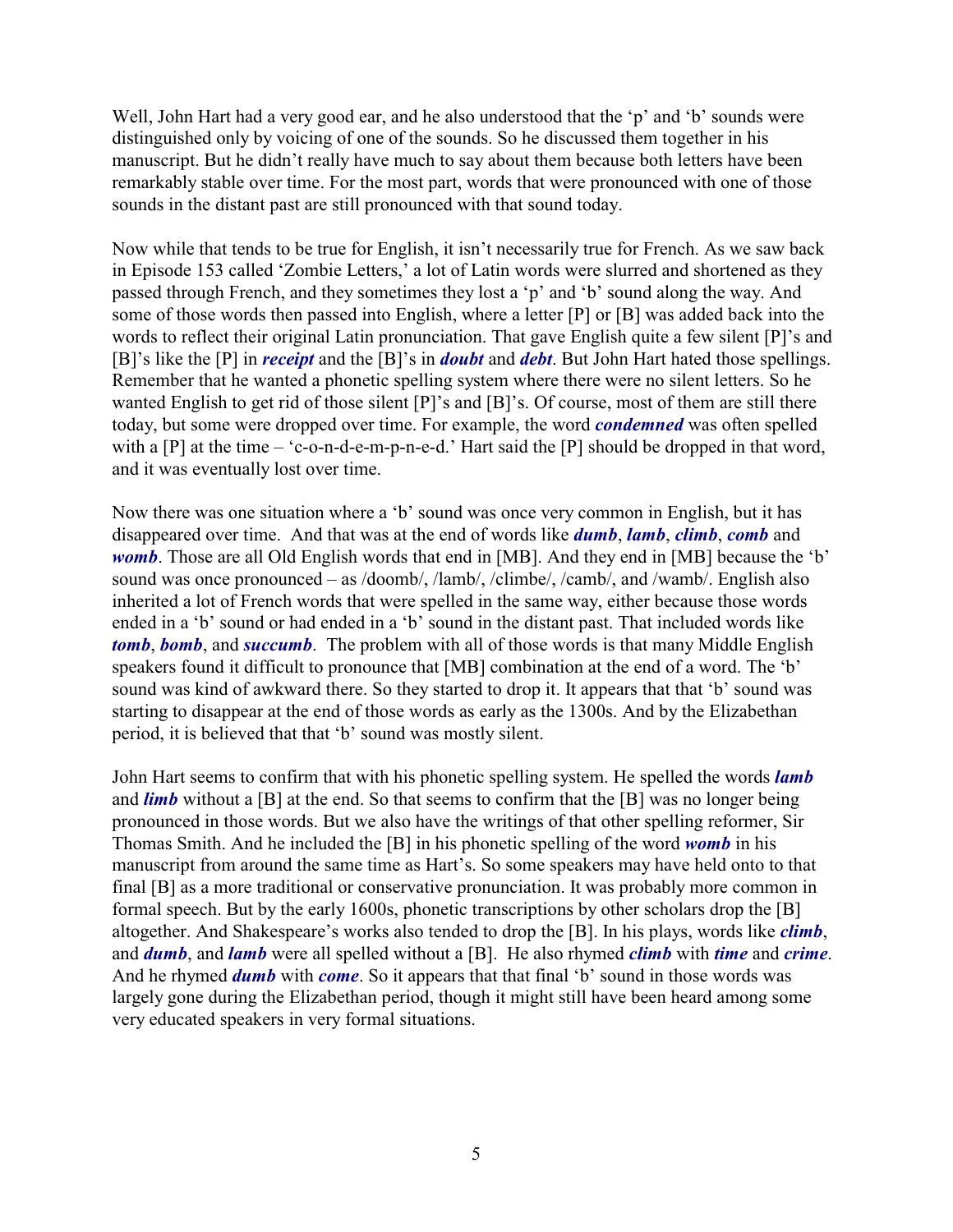So as we've seen the 'b' sound has disappeared at the end of certain words in English, and both the 'b' and 'p' sounds disappeared in some Latin words as they passed through French, but all in all, those sounds have been relatively stable throughout the history of English. So now let's turn our attention to another pair of sounds that are related by voicing, and have also been relatively stable over time. Those are the 't' and 'd' sounds. Again, they are essentially the same sound, except the 't' sound is voiceless and the 'd' sound is voiced. So we leave the vocal folds open when we say /t/, and we narrow and vibrate them when we say /d/. Again, those sounds tend to be pronounced very quickly before vowels, so it can be hard to hear the difference , but it's there. And again, John Hart also discussed those two sounds together.

Now back in that earlier episode where we looked at how silent letters were placed in some words to reflect their Latin and Greek roots, we saw that some words with a 't' sound got a new spelling through that process. In some words that came from Greek, the [T] was changed to [TH] to reflect a specific sound that had existed in ancient Greek. And over time, people started to pronounce those words like they were spelled. So the 't' sound in those words started to be pronounced as 'th' simply because of the revised spelling from /t/ to /th/. *Teme* became *theme*, *trone* became *throne*, *Catarine* became *Catherine*, and so on. But sometimes, mistakes were made. In some cases, a Latin word received the same new spelling because it was mistaken for a Greek word. And the new [TH] spelling changed the pronunciation of the Latin word as well. That's how the Latin words *autor* and *autority* became *author* and *authority*.

Well, John Hart's phonetic spellings indicate that those new pronunciations had not yet emerged in the late 1500s. For example, he spells *Katherine* with a single [T] as *Katerin*. And he specifically says that *author* and *authority* should be spelled with a simple [T] because they were pronounced with a 't' sound. So he used the traditional pronunciation in those words. It's certainly possible that some people at the time were starting to pronounce those words with their modern 'th' sound, but many of those 'th' spellings were brand new in the 1500s, so there had not been enough time for the spellings to alter the pronunciations. But within a few decades, in the early 1600s, we can find scholars who were confirming the newer 'th' pronunciations. So Hart lived shortly before that change took place.

So spelling changes eventually caused the 't' sound to switch to a 'th' sound in a lot words, but there were also several situations where the 't' sound completely disappeared in a word. This phenomenon was especially common when the 't' sound appeared in the middle of a word – and was surrounded by other consonant sounds. In that situation, the 't' sound often got lost in the mix.

One scenario where that tended to happen was in words with two syllables where the first syllable ended in ST. That 't' sound was often lost in the transition from the first syllable to the second syllable. That's how 'Christ-mas' became *Christmas*. In many dialects, 'post-man' became *postman*, and 'waist-coat' became /weskit/. We also have a lot of other words where the T became silent after an S in the middle of a word. That includes words like *apostle*, *bristle*, *castle*, *hustle*, *nestle*, *thistle*, *whistle*, *wrestle*, *fasten*, *hasten*, *listen* and *moisten*. Of course, all of those words are still spelled with a T, but it's almost always silent in standard English.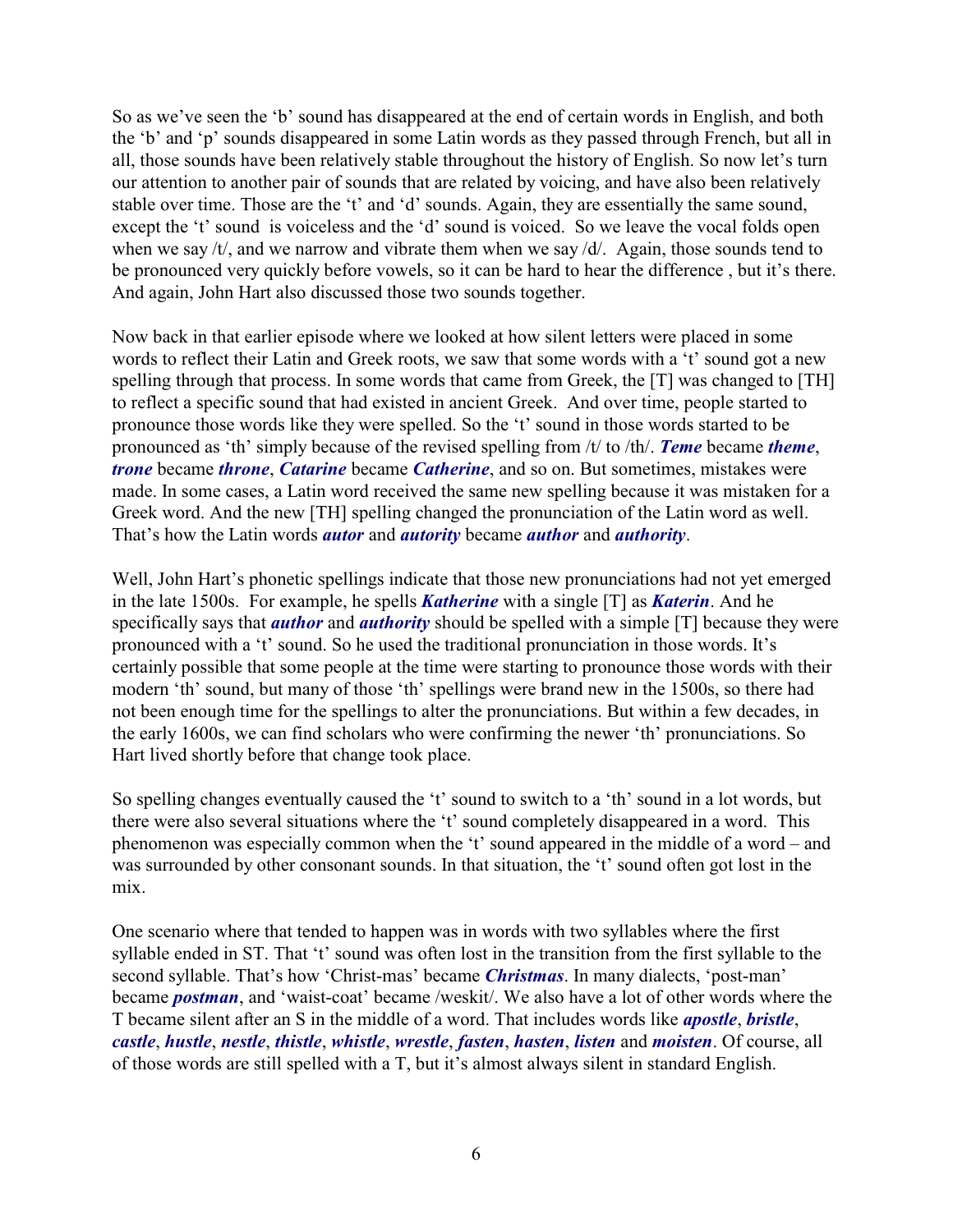Among the words I just mentioned, John Hart only used the word *castle*, but he spelled it phonetically as 'k-a-s-t-l,' so that indicates that the T was still being pronounced in some of those words in the Elizabethan period – at least in educated London speech. So he would have said /cast-el/ instead of /cassel/.

In most dialects, the 't' sound also disappeared in the middle of a word when it followed an 'f' sound – like in the words *often* (/offen/) and *soften*. So again, those words are spelled with a T today, even though it is usually silent. The history of *often* is a little bit complicated. It began with the Old English word *oft*, which later acquired the 'e-n' suffix. So it was presumably pronounced /off-ten/. By the Elizabethan period, some people pronounced the T and some people didn't. For example, John Hart included the T in his phonetic spelling of the word, but Queen Elizabeth usually dropped the T when she spelled the word in her various writings. So Hart apparently said /off-ten/, and Elizabeth said /off-en/. By the 1700s, most sources suggest that the T was completely silent, but in the last century or so, it has started to re-appear in the pronunciation. So today, you may hear the word pronounced as /off-ten/ – presumably because there is still a T in the spelling. But again, that T had largely become silent until the past century or so.

In contemporary English, that 't' sound has continued to be unstable in the middle of words. For example, some English dialects will drop the 't' sound altogether in the middle of a word when it comes before a sound like /-un/, or /-en/, or /-on/. So *cotton* becomes /coh-un/; *button* becomes /buh-on/, *kitten* becomes /kih-en/, *Latin* becomes /lah-en/, and so on. That is especially common in American English, and you may have noticed that I often use those pronunciations as well. Well, when we look at John Hart's writings, we can see that the [T] was routinely pronounced in words like that during the Elizabethan period. For example, he included the [T] in his phonetic spelling of the word *Latin*.

Another development that is especially common in American English is the change of the 't' sound to a 'd' sound in the middle of a word, especially when it is followed by an 'r' sound or an 'l' sound. So *letter* becomes /ledder/. *Little* becomes /liddle/. *Water* becomes /wader/, and so on. Now I described that sound as a 'd' sound, but linguists who study this type of thing actually say that it's a tap. The tongue just briefly touches ridge behind the upper teeth, but they also believe that the sound evolved from an initial 't' sound, to a 'd' sound, and then to more of a 'tap' in contemporary English. So something like /letter/, to /ledder/, to /leder/.

Anyway, looking at John Hart's transcriptions, it seems pretty clear that he pronounced those words with their traditional 't' sound. He spelled words like *letter*, *little*, *later*, *water* and *writer* all with [T]'s. Again, the common American pronunciation with a 'd' sound or a tap is generally considered to be a more recent development in the language, but there is some evidence that some people used the same type of pronunciation in Middle English. We can find the word *bottom* spelled 'b-o-d-d-o-m.' And we can also find the word *water* spelled 'w-a-d-e-r.' Now those examples are rare exceptions, but they suggest that that type of pronunciation could be heard in earlier periods of English as well.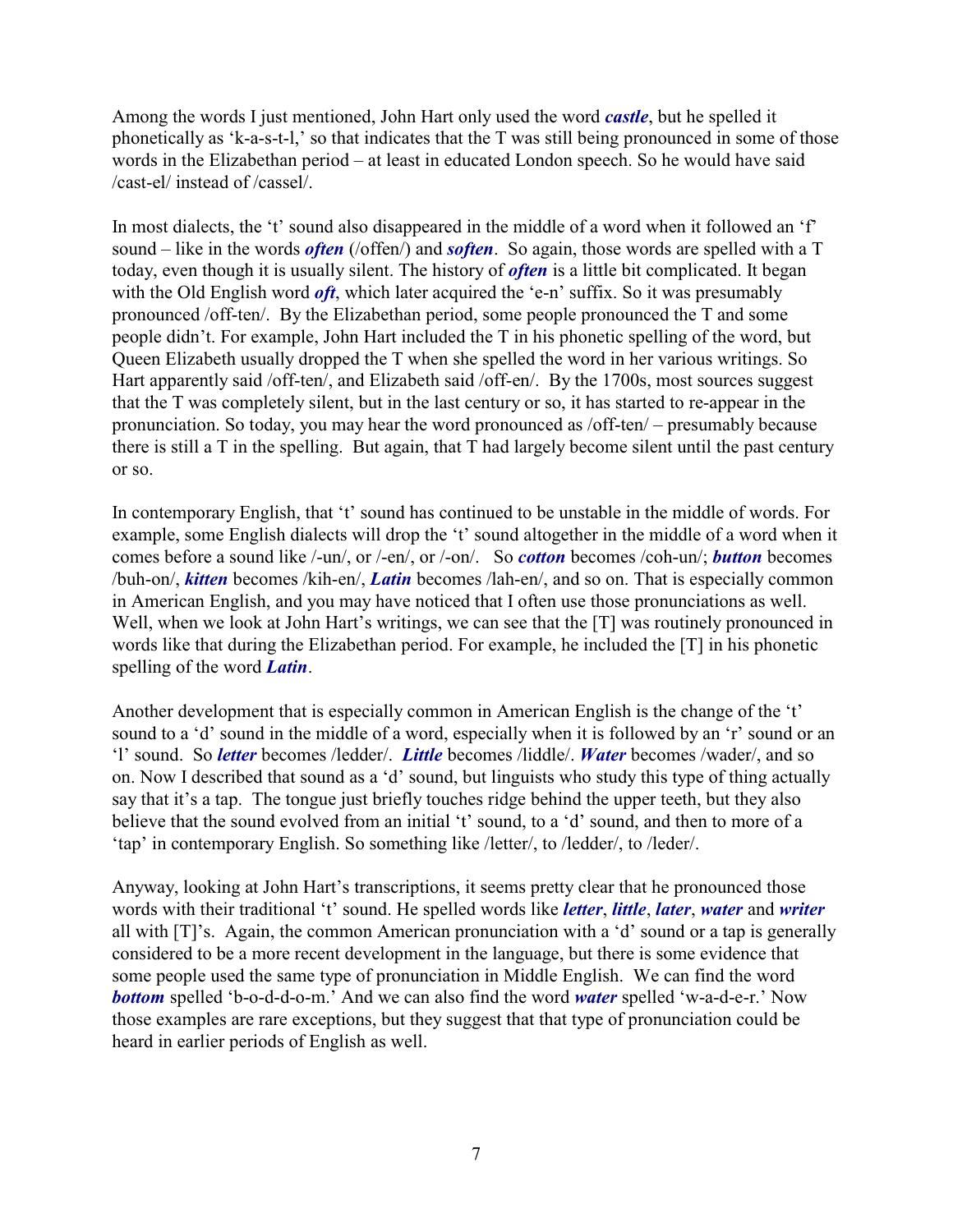But there is something very interesting about that type of pronunciation where the 't' sound becomes a 'd' sound or a tap in the middle of a word. And it has to do with this larger issue of voicing. The 't' sound is voiceless, so we don't activate the vocal folds when we make that sound. We leave them open so that don't vibrate. But when we pronounce the 'd' sound or that similar tap sound, it is voiced. We narrow the vocal folds a bit so that they vibrate and flutter when we make that sound. So when we think about that American pronunciation of *letter* as /ledder/, rather than thinking of it as a change from one letter to another, we can think of it as a switch from a voiceless sound to a voiced sound because that's really what's happening. So why would that sound in the middle become voiced?

Well, in those types of words, that 't' sound in the middle has a vowel sound on each side. And vowel sounds are always voiced. So a word like *later* has a voiced /ay/ sound before the [T], and a voiced /eh/ sound after the [T]. So in order to pronounce that word that way, a speaker has to constrict and activate the vocal folds to make the /ay/ sound, then he or she has to relax them to make the voiceless 't' sound, and then he or she has to constrict them again to make the 'eh' or 'er' sound at the end of the word. So it isn't surprising that some speakers tend to cheat a little bit, and they just keep those vocal folds constricted and narrowed all the way through. When they do that, it means that all the sounds are voiced, and that automatically changes that 't' sound in the middle of the word. So in that sense, the pronunciation of *later* as /lader/ can be seen as a natural development that occurs when all the sounds are voiced in that sequence.

Well, if you've listened to the earlier episodes of the podcast, that description may ring a bell because I described a very similar situation that occurred in the Old English period. That situation involved the 'f' sound at the end of words like *leaf*, and *thief* and *wife*. And it explained why that 'f' sound switches to a 'v' sound when those words are made plural, thereby becoming *leaves*, *thieves* and *wives*. That is a very old development in the language, and it happens because the 'f' and 'v' sounds are another one of those voiceless and voiced pairs. Again, they are essentially the same sound, except that the 'f' sound is voiceless, and the 'v' sound is voiced. And that's why it's easy for the 'f' sound to become a 'v' sound, and vice versa.

In the case of that specific change from *wife* to *wives*, it occurred because of the specific plural suffixes that were used in Old English. Unlike the simple [-S] ending that we use today, the older plural suffixes were distinct syllables like *-an*, and *-um*, and *-as*. So a word like *wife* – or /weef/ as it was pronounced then – became *wifas*. And that meant that the voiceless 'f' sound was located between two vowels, which as we now know are always voiced. So you have voiced /ee/, followed by voiceless /f/, followed by voiced /ah/ – *wifas*. So in that environment, it was natural to just let the vocal folds vibrate all the way through. That meant that the [F] became voiced from /f/ to /v/. And that produced the 'v' sound in those plural forms that we still have today.

Notice that words that were borrowed into English in later centuries don't usually make that change in the plural form. The French word *chef* becomes *chefs* – not 'cheves.' And the Arabic word *giraffe* becomes *giraffes* – not 'girraves.' That further confirms that the 'f' to 'v' change took place during the Old English period when that plural suffix was still a distinct syllable and when it resulted in a vowel sound on both sides of the [F].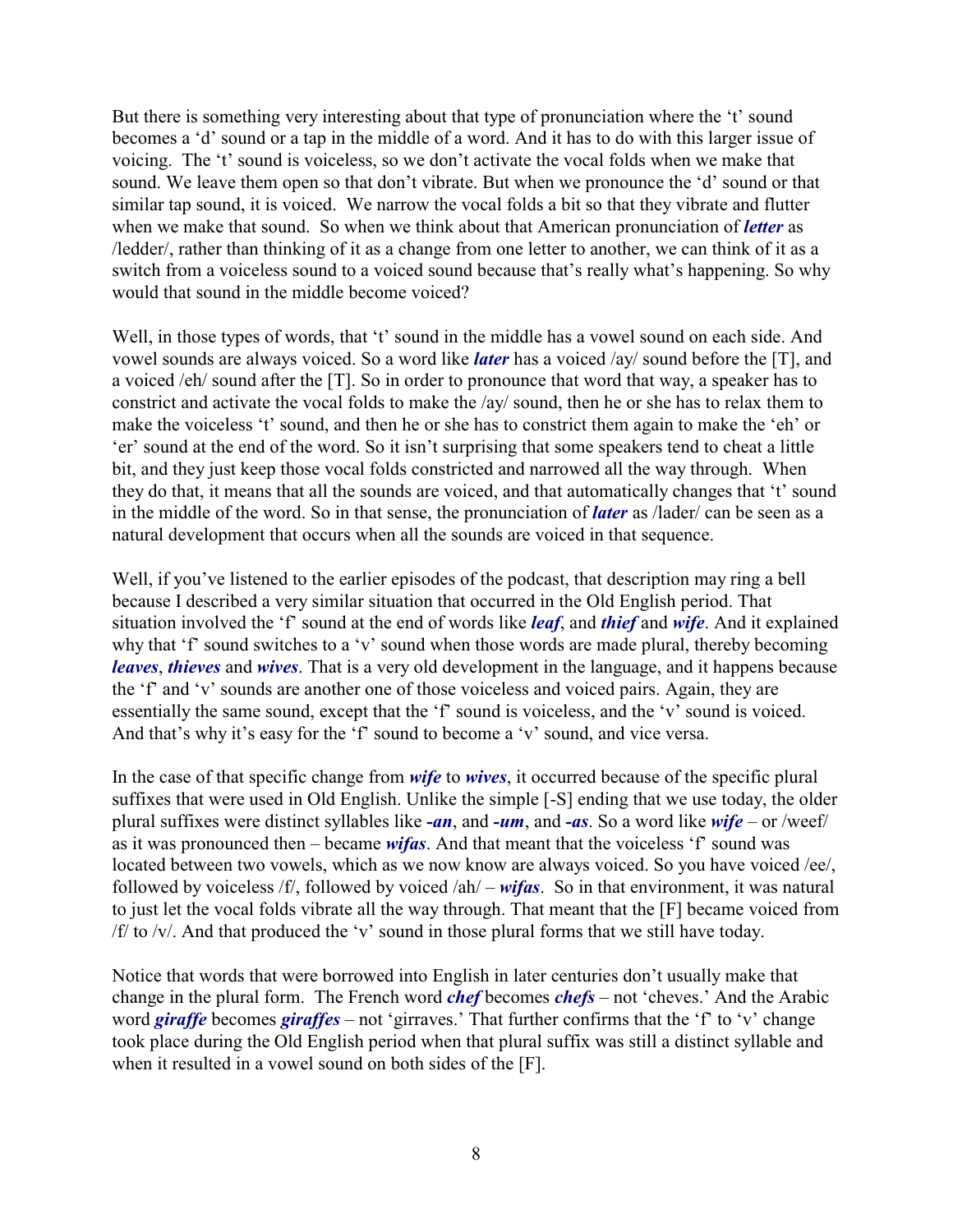Now in the examples we just looked at, we saw how a plural suffix added to a noun caused the an 'f' sound to switch to a 'v' sound. Well, that same scenario also affected verbs because verbs also had distinct verbal suffixes in Old English. Now the details here aren't really essential. It's just important to know that the suffixes attached to verbs also tended to cause that final sound to be voiced, and in this case, caused the 'f' sound to switch to a 'v' sound. So you might have a *belief* with an 'f' sound at the end, but if you put that belief into action, you *believe* with a 'v' sound at the end. You might have a *life* with a 'f' sound, but if you put that life into action, you *live* with a 'v' sound. Other examples include *strife* and *strive*, and *thief* and *thieve*. French had a similar phenomenon, and many French words were borrowed into English that worked the same way – *safe* and *save*, and *proof* and *prove*.

So in summary, we have one *thief*, but two *thieves* who go *thieving*. Those plural suffixes and verbal suffixes were really the key to that sound change.

Now for the most past, English spelling has accounted for these old sound changes, and today we use the letter [V] today to show that change. And John Hart also confirms that these same changes were in place in the Elizabethan period. He distinguished the sounds in words like *belief* and *believe*, and *life* and *live*, and *safe* and *save*. But I should note that those spelling distinctions were not always so clear. And that's because the Anglo-Saxons used the letter [F] for both sounds – both the /f/ sound and the /v/ sound. So they just thought of those two sounds as a single sound or two slightly different ways of rendering the same sound.

Now that may seem a little weird, but it shouldn't because we do the same thing today with the 'th' sound. As I've noted before, there are really two different 'th' sounds in Modern English, even though we spell them both the same way. Again, one is voiced and one is voiceless. It's the difference between *thy* as in "thy kingdom come" and *thigh* as in the muscle in the leg. Obviously, *thy* and *thigh* are distinct words with distinct pronunciations, but we spell both of them with a 'th,' and we tend to think of those initial sounds as the same sound or slight variations of the same sound. Well, that's how the Anglo-Saxons thought about the /f/ and /v/ sounds. So they spelled them both with the same letter [F].

Well, that old spelling convention still lingers into Modern English. Notice that the word *of* is spelled 'o-f,' not 'o-v.' That's the lingering influence of Old English. But interestingly, when we look at John Hart's transcriptions, we see that he spelled *of* both ways suggesting that there was some variation in the pronunciation. A close look at his spellings shows that he usually used the voiced version 'ov' when it appeared before words that began with a voiced sound. And he usually used the voiceless version 'of' when it appeared before words that began with a voiceless sound. So it seems that the pronunciation of the word *of* could vary in Elizabethan English as either /uf/ or /ov/, depending on the sound that followed it. But by the middle of the following century, the transcriptions used by scholars show that it was always pronounced /ov/ like today.

By the way, the pronunciation of *of* with a 'f' sound still survives in a way. It survives as the word *off* – 'o-f-f.' Believe it or not, *of* and *off* were once the same word, but *off* became distinct over the course of the Middle English period and has retained an older 'f' sound at the end.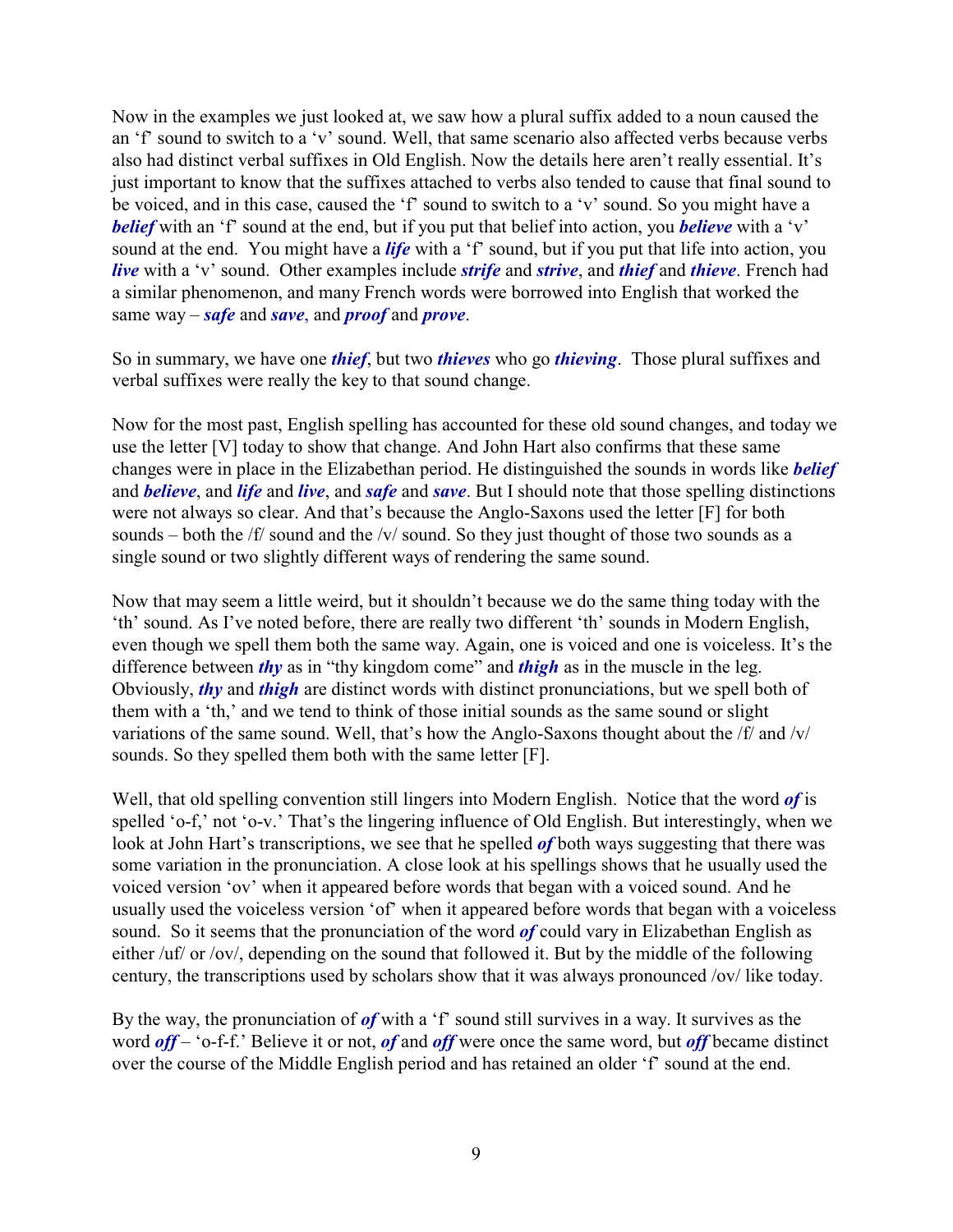Now a moment ago, I mentioned that we actually have two 'th' sounds in English, even though we don't really distinguish them in spelling. The difference depends on whether we constrict those vocal folds and voice the sound. So we have /þ/ and /ð/. The first is the voiceless sound heard at the beginning of the word *thank*. The second is the voiced sound heard at the beginning of the word *them*. Again, that difference may be hard to hear at first, but you can clearly hear it if we reverse the two sounds, thereby giving us /ðank/ and /þem/.

Now even though we don't clearly distinguish those 'th' sounds today when we spell them, scholars like John Hart thought that they should be distinguished. Again, he wanted a clearly phonetic spelling system. So he proposed bringing back the Old English letters thorn and eth to distinguish those two 'th' sounds. As an alternative, he suggested that English could use the Greek letters delta and theta. Of course, neither proposal was ever adopted in English, but Icelandic did adopt thorn and eth to distinguish the two sounds there.

At any rate, because Hart DID distinguish the two sounds in his phonetic spelling system, it sheds light on the way those two sounds were pronounced at the time. And that's important because we normally can't see the distinction with regular spelling where 'th' is used for both. So let's look at what Hart's spellings tell us about those two 'th' sounds.

The first thing to note is that the voiceless 'th' sound was common at the end of certain nouns – just like today – and just like that voiceless 'f' sound that we looked at a moment ago. So we had words like *cloth*, and *breath*, and *bath* and so on. And just like we saw with the 'f' sound, when those words were made plural, the voiceless /þ/ became voiced /ð/. Now this old distinction has been worn down over time, but John Hart's phonetic spelling system confirms that it was still in place in the Elizabethan period.

So he shows us that the Elizabethans had one *breath*, but several 'breð-es' or 'breðes.' He doesn't really give us any other clear examples, but we know that the plural of *cloth* is *clothes*, which shows the same distinction. By the way, it's really difficult to pronounce that voiced 'th' sound before an [S] – /cloðes/. It's very awkward. And that voiced 'th' sound tended to disappear in words like that. That why many people today wear /close/, not /cloðes/. They don't pronounce that 'th' sound in the word. In fact, that 'th' sound largely disappeared from the word /cloðes/ or /close/, but thanks to the 'th' in the spelling, it has started to re-appear in English. So today, some people do pronounce that 'th' sound in that word, even though it's kind of hard to do that.

Hart's spellings suggest that the Elizabethans would have had one *bath*, but several /baðes/. And they would have referred to one *birth*, but several /birðes/. Again, it's a little hard to say today because we stick a simple [-S] on the end, but in older forms of English, it would have been easier to say because the ending was a distinct syllable – /bað-es/, /birð-es/, and so on. But when that ending was reduced to a simple 's' sound, it just became easier to say *baths* and *births*. So that's part of the reason why that voiced ending has worn down over time.

So again, we see how that plural suffix caused the sound at the end of those words to become voiced. But remember that the same thing happened to verbs because they also had voiced suffixes in older forms of English. So when we compare the noun and verb forms of these old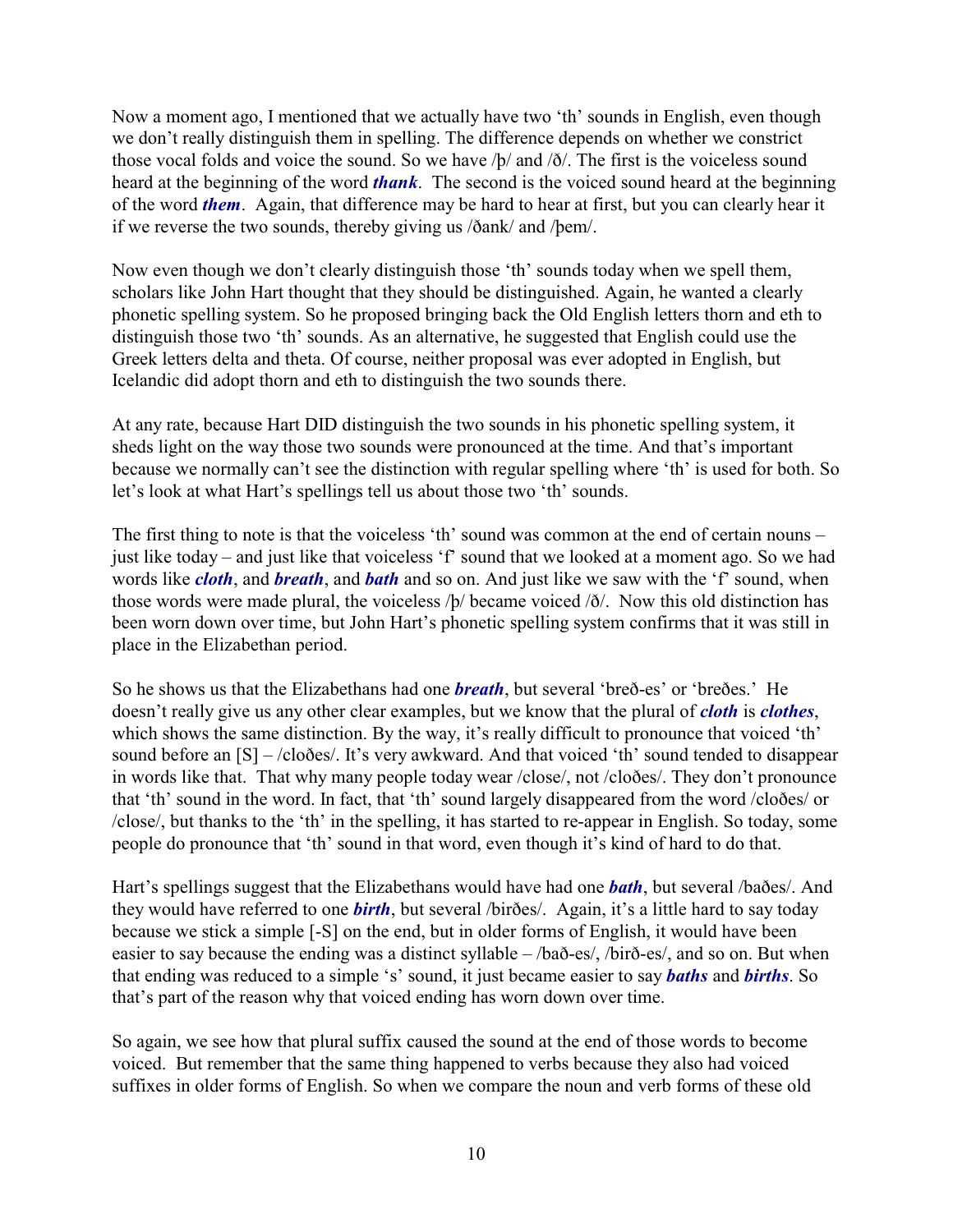words, we see the same distinction that we saw earlier. The nouns end in a voiceless 'th' sound, and the verbs end in a voiced 'th' sound. We have *breath* and *breathe*, *cloth* and *clothe*, *bath* and *bathe*. We can refer to a child's *tooth*, or a child who is *teething*. Again, these are old distinctions that pre-date John Hart, and still exist to this day.

Another pair of sounds that work basically the same way as those we have already looked at is the 's' sound and the 'z' sound. As I noted at the beginning of the episode, those two sounds are also distinguished only by their voicing. We can begin with a voiceless 's' sound (/s/). And when we constrict those vocal folds, they start to vibrate and /s/ becomes /z/. So the 'z' sound is just the voiced version of the 's' sound.

Again, historically those sounds were not clearly distinguished in English. The Anglo-Saxons just used the letter [S] for both sounds. And that approach was used well into the Elizabethan era. In fact, outside of scholars like John Hart who wanted to represent sounds phonetically, most people didn't even bother with the letter  $[Z]$  – or zed. (Both names were used for the letter at the time.) In fact, Shakespeare even alludes to this fact in his play King Lear. In the play, the Earl of Kent berates the servant of one of his enemies. He suggests that the servant is worthless, and he says "thou whoreson zed, thou unnecessary letter." So even Shakespeare included a little joke about the limited use of the letter [Z] at the time.

Even today, the letter [Z] has a limited use in English. We still tend to use the letter [S] for both the voiced 'z' sound and the voiceless 's' sound. Think about words like *as*, *is*, *was*, *has* and *his*. They are some of the most common words in English. They are also very old words. And even though they're pronounced with a 'z' sound at the end, we spell them with an [S].

Interestingly, when we look at John Hart's transcriptions, we see more of a mixed bag. Words that have a consistent pronunciation today tend to vary in his writings. He spelled words like *this* and **us** with both an [S] and a [Z], suggesting that people sometimes pronounced them as /this/ and /us/, and sometimes pronounced them as /thiz/ and /uz/ (/ooz/). Words like *as*, and *is*, and *was* were also spelled both ways, suggesting that they were sometimes pronounced like today, and sometimes pronounced as /ass/, /iss/ and /wass/.

A closer look at his spellings shows that he tended to take the same approach that I described earlier in regard to the 'f' and 'v' sounds. He used the voiceless 's' before words that began with voiceless sounds, and he used the voiced 'z' before words that began with voiced sounds. If that was the way Elizabethan English worked, it has changed over time, because modern pronunciations don't tend to vary in that way. They are a bit more fixed.

But as we look at Modern English, we can see lots of examples where the letter [S] is pronounced with a 'z' sound when it is surrounded by vowels on each side like *easy*, *busy*, *visit*, *music*, *reason*, *dismal*, and *cousin*. Again, we see how those vowels on each side tend to produce voicing all the way through the middle of the word.

Again, we also see how the final [-S] in some of these words became a voiced 'z' sound when a verbal suffix was added. So that gave us the distinction between *choice* and *choose*, *abuse* and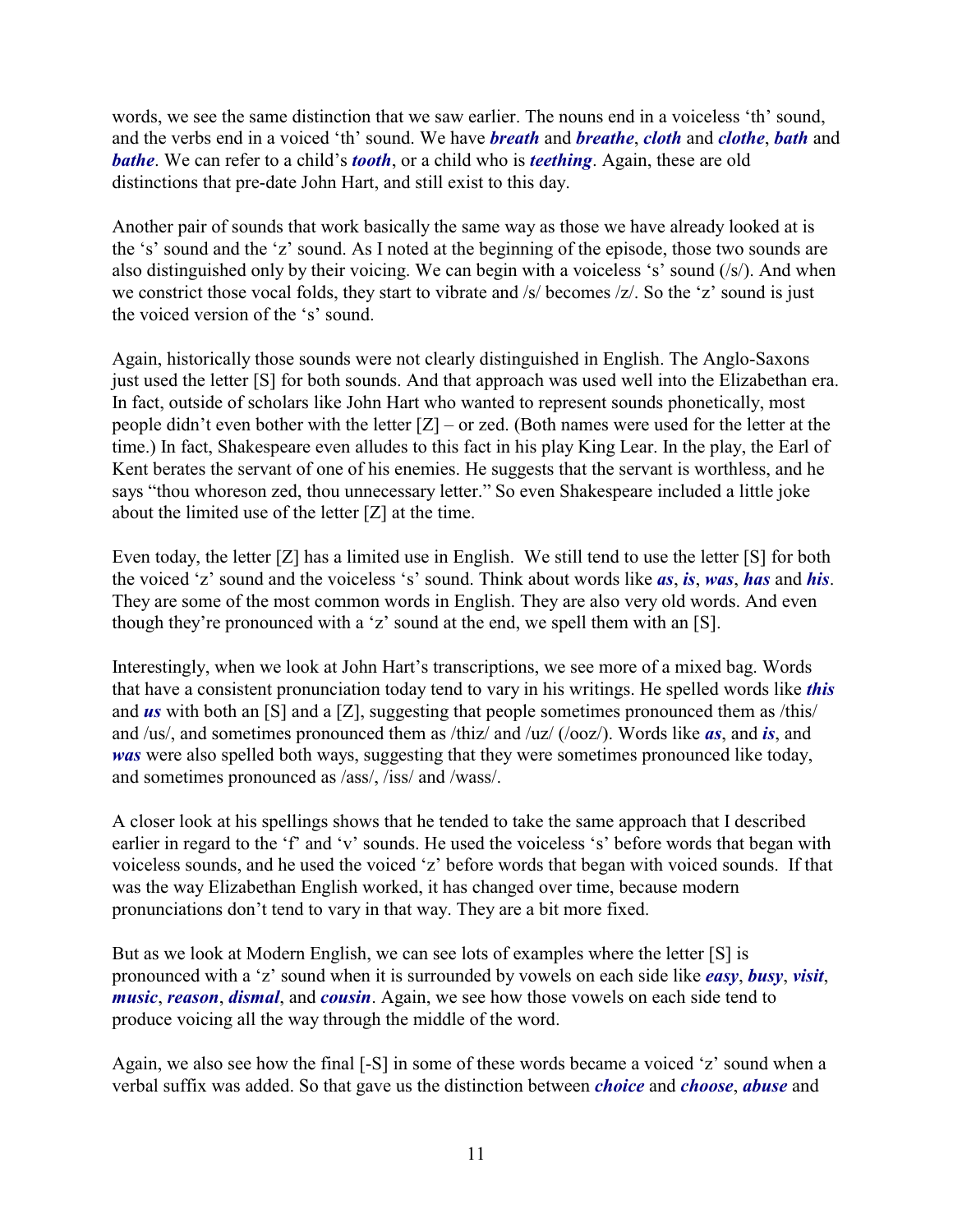*abuse*, *use* (/yoos/) and *use* (/yooz/), *close* (/clohs/) and *close* (/clohz/), *refuse* and *refuse*, *advice* and *advise*, *peace* and *appease*. And here's one you may have never noticed before – *grass* and *graze*. *Graze* is what animals do on *grass*.

John Hart confirms that these distinct pronunciations also existed in Elizabethan English. He spells *abuse* (/abyoos/) and *use* (/yoos/) and *close* (/clohss/) with an [S], and *abuse* (/abyooz/) and *use* (/yooz/) and *close* (/clohz/) with a [Z]. But notice that we don't actually spell any of those words with a letter [Z] today. *Choose*, *abuse*, *use*, *close*, *advise* – they're all spelled with either an [S] or a [C]. We really limit the use of letter [Z] in English.

Even today, the verbal suffixes we use tend to be influenced by voicing. In spelling, we add an [- S] or [-ES] to a verb to indicate present tense in third person – "He jumps," "She walks," and so on. And we add an [-ED] to a verb to indicate past tense – "He jumped," and "She walked." But something very interesting happens when we pronounce those words with those endings. The pronunciations actually vary depending on the final sound in the verb. You may not have noticed it because the spelling tends to mask it, but standard English follows the voicing at the end of those words.

If the verb ends in a voiceless sound like the 'p' sound in  $jump$ , then the suffix is also voiceless – either an 's' sound or a 't' sound. So we say "He jumps" with a 's' sound, and we say "He jumped" with a 't' sound at the end. I know we spell it [-ED], but it's not /jumpd/, it's /jumpt/ with a 't' sound. Just like *skipped* and *helped* and *tapped*. Sometimes we even spell those forms with a [T] like *slept*, and *wept* and *kept*. Again, we pronounce them with a voiceless 't' sound because the verbs end a voiceless 'p' sound. The suffix matches the ending.

But notice what happens when we have a verb that ends in a voiced 'b' sound like *rub*. We say "He rubs," and "He rubbed." Again, the pronunciations match the ending, but in this case, they're reversed. Since *rub* ends in a voiced 'b' sound, the past tense suffix ends with voiced 'd' sound – *rubbed*. And in present tense, the suffix ends in a voiced 'z' sound – *rubs*. We can also hear that 'z' sound at the end of other verbs that end in a voiced sound like *robs*, *reads*, *loves*, *gives*, and so on.

So did this same pattern exist during the Elizabethan period? Well, yes, to an extent. Scholars think the modern system developed over the course of the Middle English and early Modern English periods as the grammatical suffixes became more regular and the voicing became more consistent. Unfortunately, John Hart's writings only provide us with limited evidence. He does show the use of the 't' pronunciation in past tense after a voiceless sound. For example, he has *toucht* as the past tense of *touch*. And he specifically says that the past tense of *miss* is *mist* with a [T] and the past tense of *bless* is *blist* with a [T]. So all of that is consistent with the modern pronunciation rules. But there are inconsistencies, especially when it comes to the [S] ending. His final manuscript in 1570 is actually the most consistent in the way the suffixes are represented. Most scholars think the modern pronunciation rules were largely in place during the Elizabethan period, but there was still some variation. However, by the middle of the following century, the transcriptions provided by scholars show that the modern system was fully in place.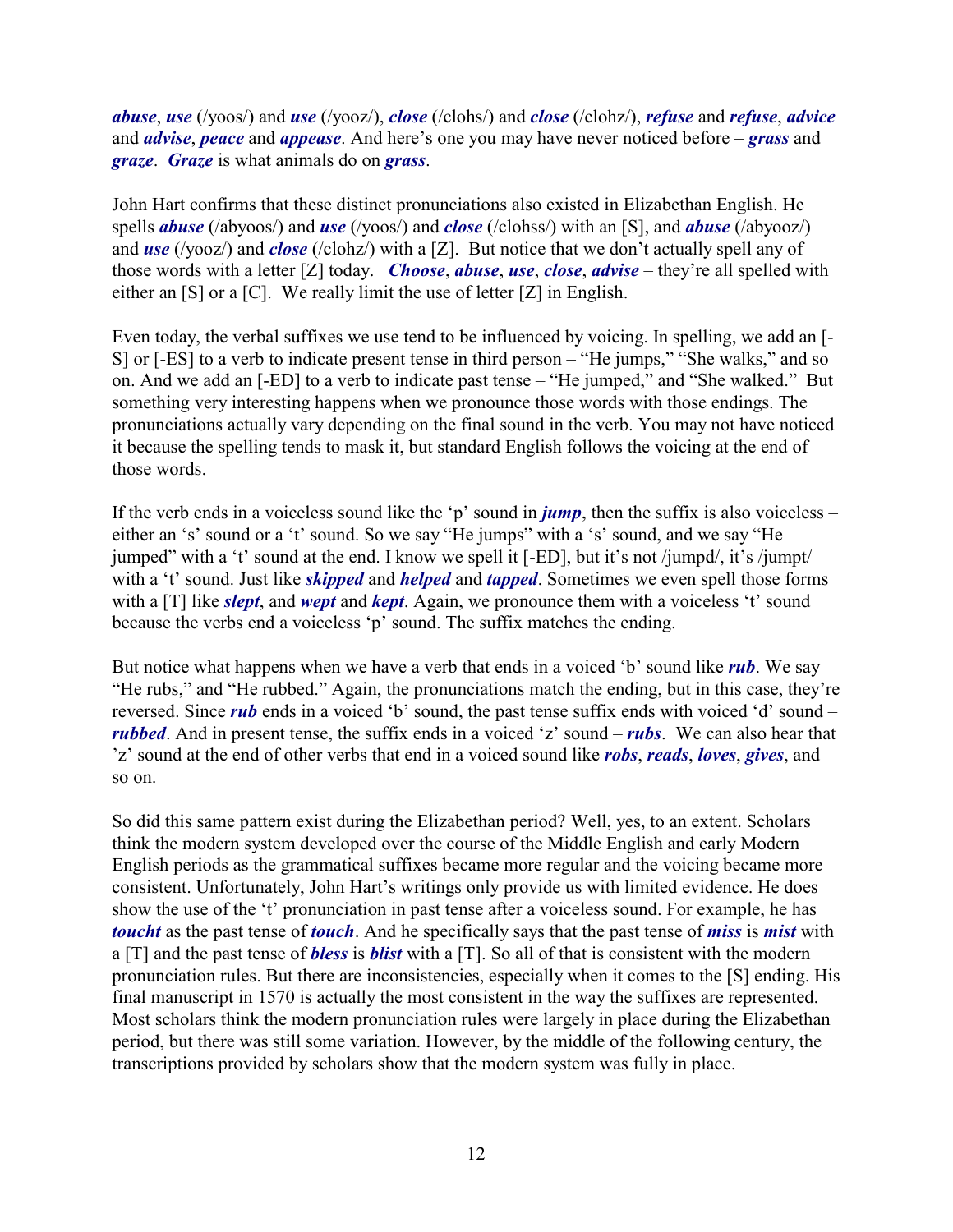I should note that we can still find some variation between the 's' sound and the 'z' sound in Modern English. If you eat a piece of pizza with a lot of pepperoni on it, you might describe it as greasy (/gree-see/) or as /gree-zee/. In American English, /gree-zee/ is more common in the South and the Midwest, but again, that pronunciation isn't surprising because /gree-see/ has a voiceless 's' sound between two voiced vowels  $-\frac{e}{-s}/\frac{s}{-e}$ . So in that environment, we would expect that some speakers would constrict and activate the vocal folds all the way through, thereby voicing the consonant in the middle. And in fact, that's exactly what we do with the word easy – 'e-a-s-y.' So here, some speakers do the same thing and convert /gree-see/ to /gree-zee/.

Now so far, we've explored several voiced and voiceless pairs, but there are still a few more to consider. As I noted earlier in the episode, we have the 'ch' sound at both ends of the word *church*. It's a voiceless sound. But if we constrict those vocal folds and make them vibrate, we can voice that sound, thereby converting it from /ch/ to /j/. That's the 'j' sound. So we might not think of those sounds as being related, but they are.

In Modern English, we have two common ways of spelling that  $\frac{1}{4}$  sound. We can use the letter [J] or the letter [G]. The word *judge* has the sound at each end – the first spelled with a [J] and the second with a [G]. But interestingly, the letter [J] didn't exist during the Elizabethan period. The letter [J] evolved out of the letter [I], and it emerged as a distinct letter in the 1600s and 1700s. We'll look at that development in a future episode, but for now, in the Elizabethan era, it was common to use the letter [I] to represent that sound. The spelling with letter [G] was borrowed from French. That's the so-called 'soft G.'

Well all of that posed a problem for John Hart who wanted a specific letter for each sound in the language. He didn't have a letter [J] yet, and the letter [I] was obviously used as a vowel letter. And of course, the letter [G] was also used for the 'hard G' sound /g/. So he needed a unique way to represent the /j/ sound. He came up with his own way to represent that sound, which is actually used by some linguists to this day. He used a [D] followed by that Old English letter 'yogh' which looked sort of like a cursive [Z]. But other than that unique spelling, Hart didn't really have much to say about that /j/ sound. I mainly mentioned it here because I want you to be aware that the letter [J] was still not in place yet.

So let's turn our attention to another sound – the voiceless sound /sh/. That's probably the most appropriate voiceless sound because it's the sound we make when we want someone to be quiet – /shhh/. Of course, we spell that sound with the letter combination [SH]. But notice what happens when we voice that sound. /sh/ become /3/. That is the sound we hear in words like *genre*, and *beige*, and in the middle of words like *vision* and *pleasure*. You'll notice that we don't have a specific letter for that sound, and that's because it is really a brand new sound in the English language. It isn't clearly documented until the 1600s. Some scholars think it developed within English because it provided balance to the language. It gave the voiceless /sh/ sound a voiced alternative. And as we've seen, voiceless sounds sometimes become voiced in certain situations, so it made sense for the language to have a  $\langle \frac{1}{2} \rangle$  sound to complement the  $\langle \frac{1}{2} \rangle$  sound.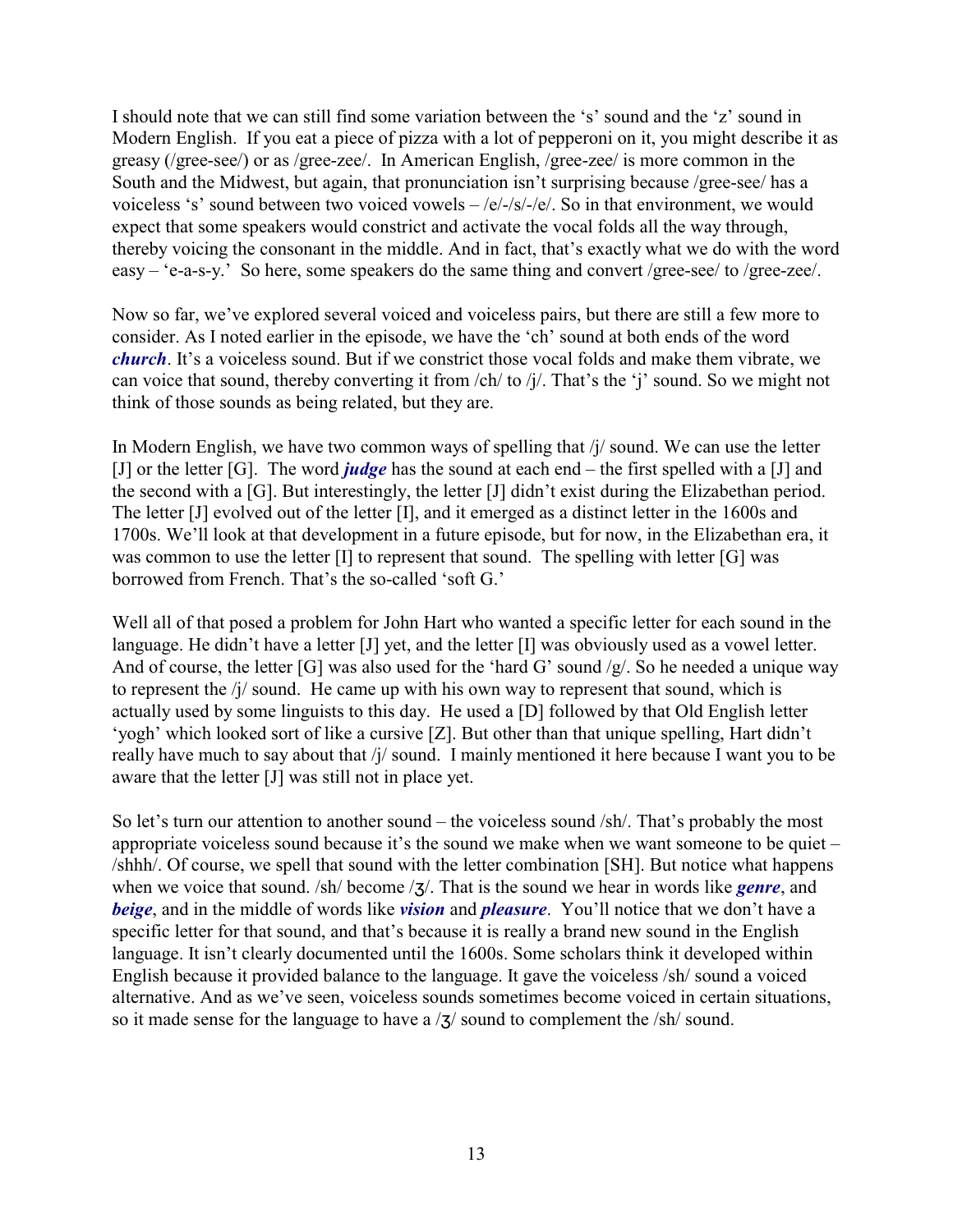We can actually trace the development of this  $\frac{1}{3}$  sound within English. It came from two different sources. The first was a natural development within English itself, and the other source was French.

As I noted, there is no clear evidence of the  $\chi$  sound during the Elizabethan period, so John Hart did not mention it in his writings. We don't really have any solid evidence of the sound in English until the 1640s, so I'll save a detailed discussion about that development for a future episode. However, Hart does give us an indication that the sound was starting to develop in the language during his lifetime. So let's just take brief look at how this sound evolved.

It appears that the sound evolved out of what was originally an 's' sound in certain words, especially words that ended in [-SION] like *derision*, and *occasion*, and *vision*. Originally, those words would have been pronounced like they were spelled – so /de-ree-see-on/, /oh-kah-see-on/, and /vee-see-on/. As we've seen, the 's' sound is voiceless, but at some point, the 's' sound in those words started to become voiced, so it became a 'z' sound. So /de-ree-zee-on/, /oh-kah-zeeon/, and /vee-zee-on/. And then in the 1600s, the sound continued to evolve into that voiced  $\frac{1}{3}$ sound – *derision*, and *occasion*, and *vision*. The same basic development also occurred in the middle of some words like the word *pleasure*, which evolved from /plesire/, to /pleziur/, to *pleasure*. Now John Hart didn't show that final development to the / $\frac{1}{3}$  sound, but he did show that intermediate step with the 'z' sound (/z/). He spelled the words *occasion* and *pleasure* with a [Z], which reflects the first step in the change.

I should note that many other words ending in [-SION] actually experienced a separate, but parallel, development. They developed a voiceless /sh/ sound at the end like *nation* and *impression*. And Hart spelled those words with a voiceless [S]. So Hart was already distinguishing those words with either a voiceless [S] or a voiced [Z], and again that voiceless [S] evolved into  $/$ -shun $/$  and the voiced [Z] evolved into  $/3$ un $/$ .

Again, that  $\frac{1}{3}$  sound is clearly documented in the 1600s, and after then, French words were borrowed into English with the same sound like *genre*, *prestige*, *camouflage*, *entourage* and *sabotage*. Those words apparently retained that / $\frac{7}{3}$  sound in English because the same sound was being used in English by that point. Again, we'll look at those developments in more detail in a future episode.

Now we have one other voiced and voiceless pair of sounds that we need to consider in this episode, and those are the 'k' and 'g' sounds. Those are sounds that are made in the back of the mouth in the throat region. The 'k' sound  $(|k\rangle)$  is voiceless. But if we constrict the vocal folds and make them vibrate, the sound becomes voiced, and it switches from  $/k/$  to  $/g/$ .

John Hart doesn't have much to say about those sounds, but there was an interesting development concerning those sounds during the Elizabethan period, and Hart's writings shed some light on what was happening. That development concerned the pronunciation of those two sounds before the letter [N] at the beginning of words. We still see the [KN] spelling at the beginning of words like *knife*, and *knee*, and *knight* (like a knight in shining armor). The [K] was originally pronounced in those words. So they were pronounced more like /kneef/, /knay/,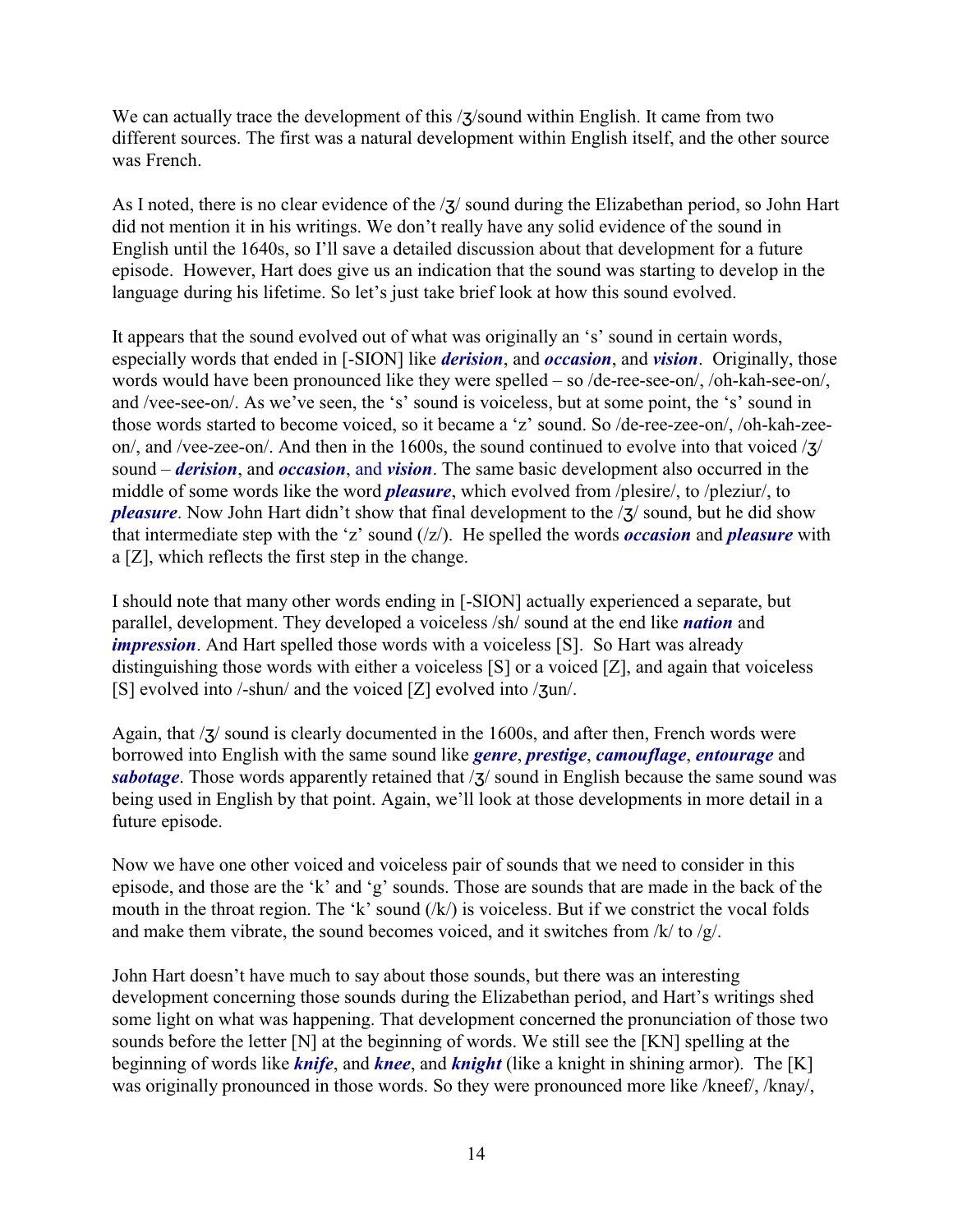and /knee $\zeta$ t/. We find the same thing in words that begin with [GN] like *gnat* and *gnaw*. Again, that [G] was originally pronounced. Of course, the [K] and [G] in those words are silent today, so when did those initial sounds disappear?

Well, Hart didn't have any examples of words that begin with [GN], but he did have the words *know* and *knowledge*. And when he transcribed those words, he included the [K] at the beginning. So that implies that the [K] was still being pronounced before the [N] at that time. Last time, I mentioned that other spelling reformer Sir Thomas Smith, and he also included the [K] in his phonetic spellings. Other scholars from the late 1500s and early 1600s also indicate that the 'k' and 'g' sounds were still being pronounced before the [N]. But William Shakespeare suggests the opposite in his works. He used a lot of puns where a word pronounced one way could have two meanings. And he made puns with words like *night* (as in the opposite of day) and *knight* (as in a knight in shining armor). He also made puns with *knack* and *neck*, *known* and *none*, and *knot* ('k-n-o-t') and *not* ('n-o-t'). So that suggests that the K and G in those words were already silent.

We can probably reconcile that conflicting evidence by noting that those types of changes tended to happen in common colloquial speech first, and then they spread to formal, educated speech which was the type of speech represented by people like John Hart. So it appears that those initial [K]'s and [G]'s were starting to disappear in the speech of the common people during the Elizabethan period, but they were retained in more formal speech. It also appears that where those sounds were retained, they were being pronounced more softly – as more an 'h' sound. Some writers of the period describe the sound as aspirated, so that was probably an intermediate step before the sound disappeared altogether. So from something like /kneef/, to /hneef/ to /noife/ to *knife*. At any rate, those initial 'k' and 'g' sounds were completely silent by the late 1600s and early 1700s, even in formal, educated speech.

Now I mentioned that those initial 'k' and 'g' sounds may have become more aspirated (as  $\langle x \rangle$ ) before they finally disappeared. Well, that would make sense because that  $\frac{x}{\sin \theta}$  sound in English was also disappearing during the Elizabethan period.

I noted in earlier episodes that English once had a lot of words that were pronounced with that aspirated /x/ sound. There were actually two slightly different sounds. One was pronounced in the back of the throat after back vowels like A, O and U. So it was like /thox/ – the original version of *though*. And there was also a version that was pronounced higher towards the palate after front vowels like E and I. That's the sound we hear in a word like  $\ell$ lixt $\ell$  – the original version of *light*. As we know, those sounds came to be spelled with the letter combination [GH] in the Middle English period. Of course, most of those [GH]'s are silent today, so when did those /x/ sounds disappear?

Well, as you might expect, it didn't happen overnight. Some of the earliest evidence for the disappearance of those sounds can be found in the 1400s. You might remember that I talked about the letters of the Paston family way back in Episode 138. They were written in the mid and late 1400s, so about a century before the Elizabethan period. And they contain some of the first evidence that the /x/ sound was starting to disappear. Several words in those letters were spelled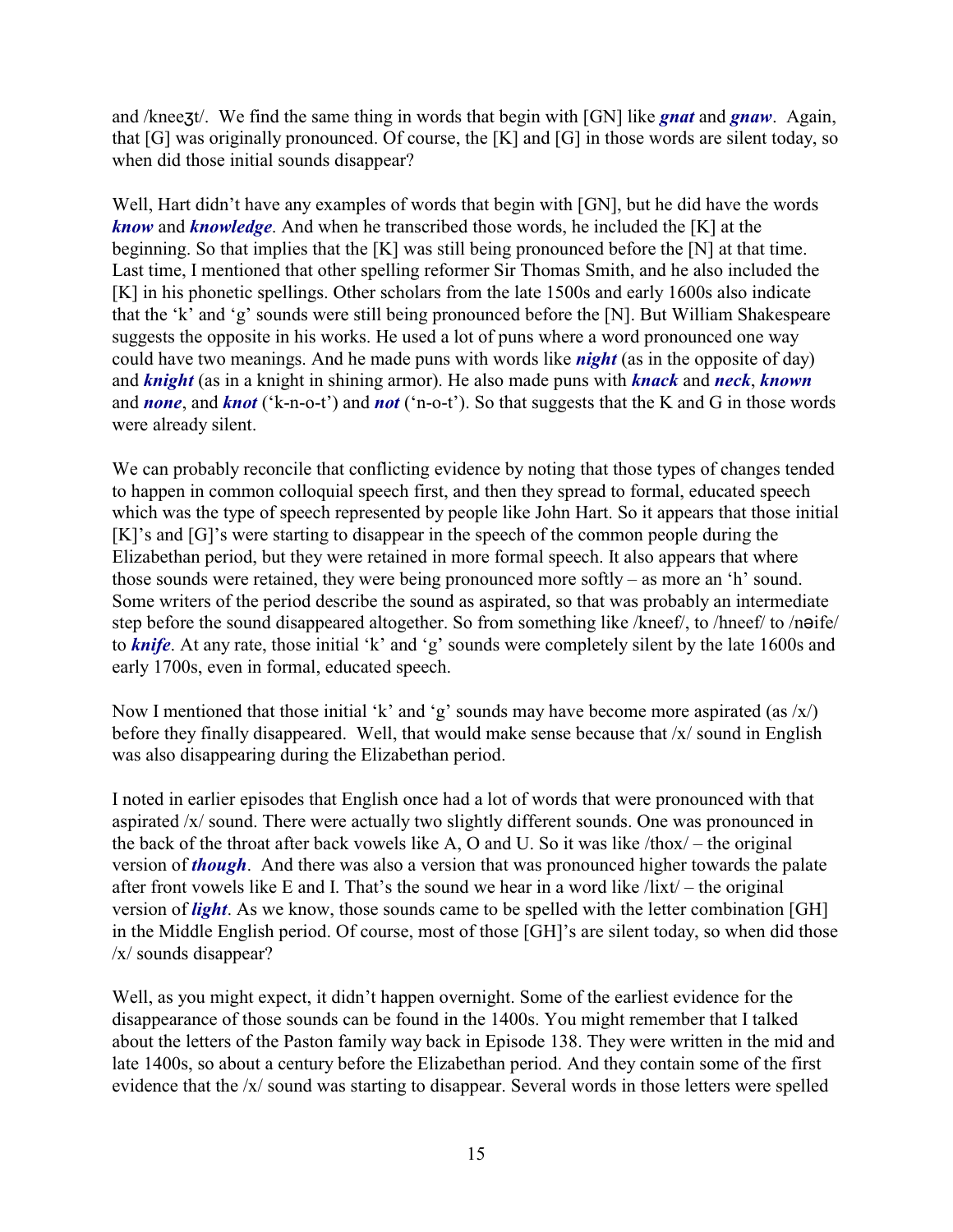without their normal [GH] and without any other letter to represent that sound. The Pastons lived in Norfolk in the east of England, and some linguists think that the sound started to disappear there first, and then gradually spread westward and northward.

By the mid-1500s, the sound was still being pronounced in places like London, but it seems to have been softened perhaps to little more than a slight aspiration or 'h' sound. In the 1540s, a Welsh scholar named William Salesbury compared the English sound to the similar sound found in Welsh, as well in Scots and German. But he said the English sound was softer and lighter than those other sounds.

During the Elizabethan period, the sound was represented in the transcriptions of both of the well-known spelling reformers – Sir Thomas Smith and John Hart. But they did drop it in a few words. Smith did not include the sound in his version of the words *fight* and *light* and *though*, suggesting that the /x/ sound had disappeared in those words. And Hart omitted the sound in his transcription of the word *through*, but only in that word. In every other case, he indicated that the sound was still pronounced.

A couple of decades later, other English scholars reported that the sound was routinely dropped in words, especially when the sound appeared at the end of a words like *though* or *through*. They also report that it was 'lightly sounded' when it was pronounced. And by the mid-1600s, it seems that the sound had completely disappeared, except in Scotland and parts of the north. So /lixt/ had become *light*, and /nixt/ had become *knight*. So based on all of that evidence, it seems that the sound was still common when Elizabeth became queen, but it seems to have largely disappeared over the course of her long reign, especially among the common people.

There was one other interesting development though. In some cases, the /x/ sound didn't disappear completely; it actually evolved into a new sound. Since that /x/ sound sometimes followed a vowel sound that was pronounced with rounded lips like /u/, or /o/ or /au/, that process of rounding the lips led some people to continue that motion and finish it off by letting the bottom lip touch the top teeth. And that produced an 'f' sound. And through that process, the /x/ sound evolved into a /f/ sound in some words. By the way, that's the same process that led some French speakers to pronounce *lieu* as /lieuf/, which produced an alternate pronunciation of *lieutenant* as /lieuftenant/, which became /lef-tenant/ in British English. So in much the same way in English, the /oox/ or /aux/ sounds became /oof/ or /auf/.

In fact, before spelling became completely standardized, it was common to find lots of words in English where [GH] was replaced with an [F], implying that the sound had changed to an 'f' sound in those words. For example, the word *daughter* is sometimes found with an [F] in the middle suggesting that some people pronounced it as /doff-ter/. The word *through* is also sometimes found with an [F] at the end, presumably pronounced as /thruf/. And the word *dough* can also be found with an [F] pronounced as /duff/. In fact, that pronunciation still survives in the name of a traditional English desert called 'plum duff,' which is literally 'plum dough.'

So there was a period when a lot of these words had many different pronunciations – one with the traditional /x/ sound, one with an /f/ sound, and one with no sound at all in that position.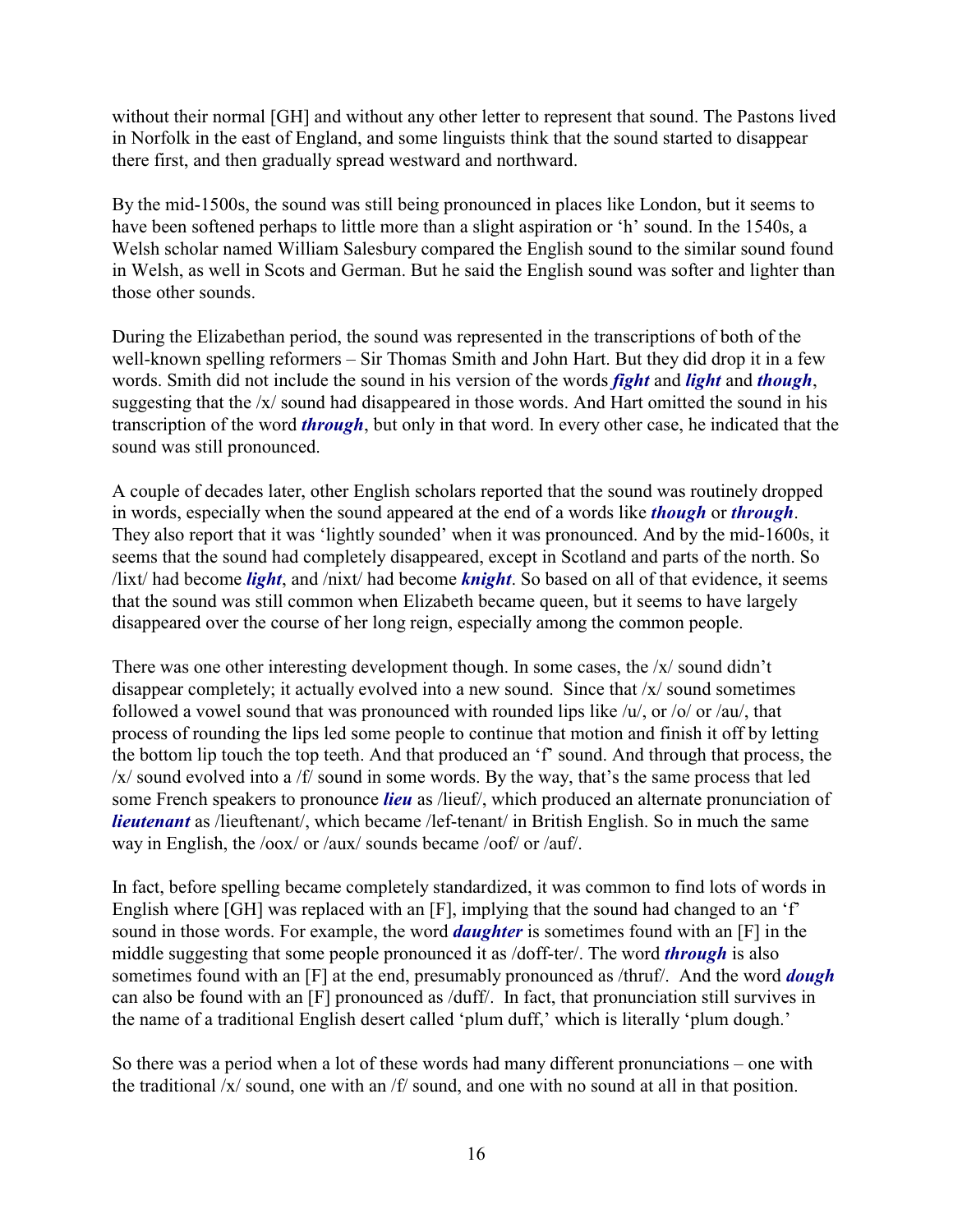Those various pronunciations were sorted out over time with some words like *laugh*, *cough*, *tough* and *enough* retaining that 'f' sound. But in most cases, the sound was lost altogether. Of course, by that point English spelling had become fixed, so we still have all of those [GH]'s today in spellings, most of which are silent.

Now I noted that John Hart represented the  $x$  sound in his phonetic spelling system. He was probably a little bit conservative in his approach, representing the speech of the educated classes rather than the speech on the street.

Now you may be wondering how Hart represented that sound in his phonetic spelling system? After all, the letter [G] was used for the /g/ sound, so it didn't really make sense to use it with the [H] to represent this /x/ sound. So instead, he just used the letter [H]. But of course, the letter [H] also represented the normal 'h' sound  $(h)$ . So why did he also use that letter for the  $/x/$ sound? Well, presumably because he thought of them as the same basic sound. Maybe one was a little stronger or rougher, but they were still variations of the same sound. Remember that other writers of this period described the /x/ sound as being pronounced very lightly or softly. So it may have been little more than a heavy breath, and therefore, basically the same type of sound normally represented with letter [H].

And that takes us to the final sound that I wanted to discuss in this episode – the 'h' sound. As I've noted in prior episodes, the 'h' sound is one of the weakest sounds in the language. It's voiceless, and it's really little more than a slight breath. And throughout its history, it has had a tendency to become silent, especially at the beginning of a word. That was also true for Latin, where the 'h' sound largely disappeared during the Late Latin period, and it remained silent in the early Romance languages as well. So by the time French emerged as a distinct language, the letter [H] was still being used in spellings, but French speakers weren't pronouncing it. And of course, a lot of those French words poured into English after the Norman Conquest. That gave English a lot of words with silent [H]'s.

Meanwhile, English had its own words with the 'h' sound like *head*, and *house*, and *heart*, and *hundred*. And during the Middle English period, those native words became mixed in with all of those new French loanwords. So English became this jumble of words where the [H] was sometimes pronounced and was sometimes silent. And as people became more literate, they became even more confused by the spellings. They weren't sure if the [H] was supposed to be pronounced or not. So it became common for people to pronounce the [H] in some French words where it supposed to be silent, and to ignore the [H] in some English words where it was supposed to be pronounced. So that [H] became a real problem, and that was still the case during the Elizabethan period.

Even a very perceptive scholar like John Hart sometimes struggled with the sound in his phonetic spellings. For example, when he wrote the French word *honor*, he generally left out the [H], suggesting that *honor* was pronounced much like today. But in a couple of passages, he spelled it with an [H] at the front. So that implies that the word was sometimes pronounced as /honor/. And sometimes he dropped the [H] in words that were normally pronounced with an 'h' sound like 'uffing' for *huffing*, and 'umming' for *humming*.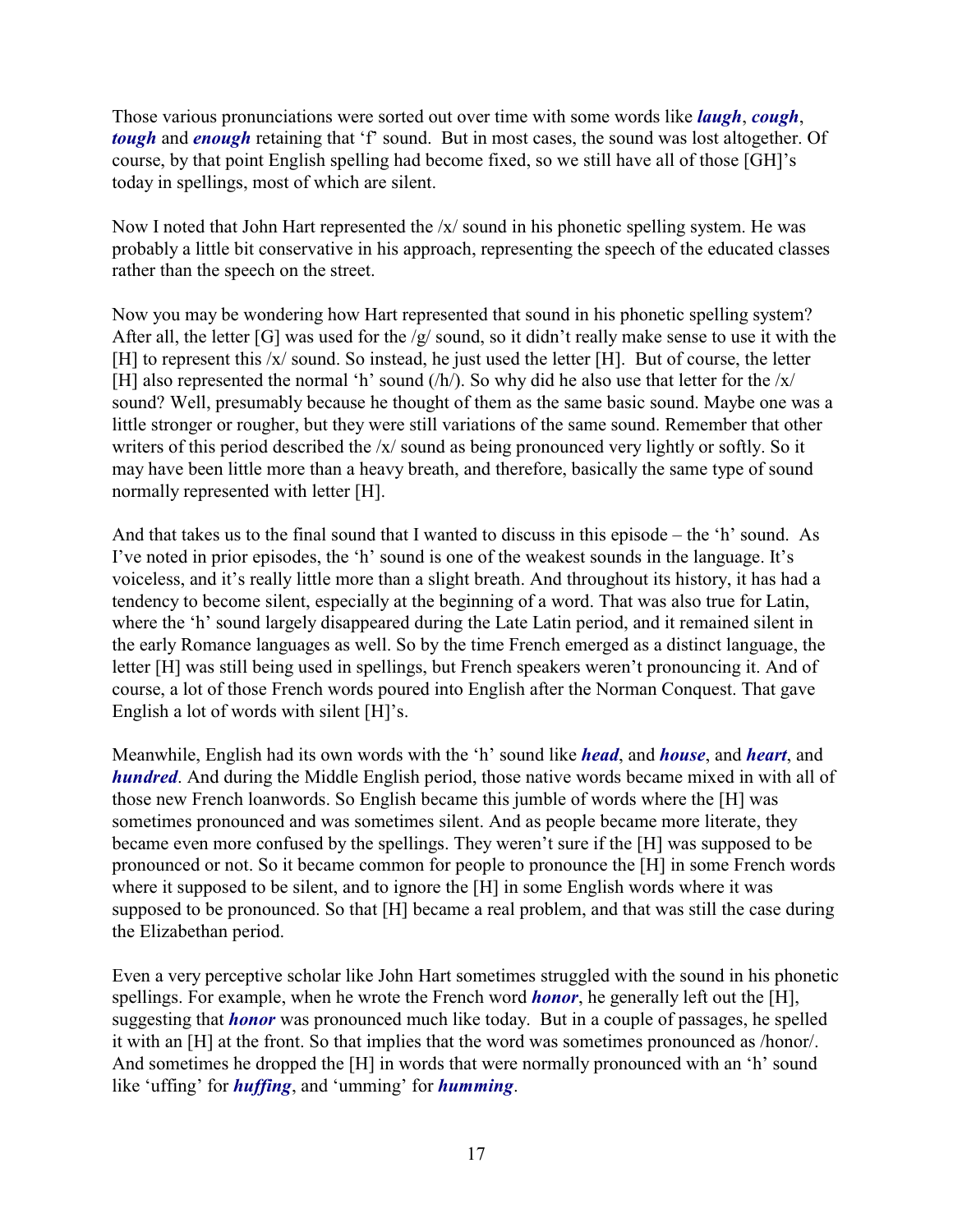But in most cases, Hart showed that the [H] was pronounced in most words that began with a letter [H], and that reflects a trend that had started to emerge in Early Modern English. In general, people were becoming more literate, and spelling was becoming more fixed, and people were increasingly pronouncing words like they were spelled. And that meant that people were generally pronouncing the [H]'s at the front of almost all of those words that began with a letter [H]. And that's how the silent [H] in all of the French words came to be pronounced in Modern English like in *host*, *hospital*, *history*, *habit*, *heritage*, and on and on. And Hart's transcriptions are generally consistent with that pattern. But there were a handful of stragglers where the [H] remained silent like *honor*, *honest*, *hour* ('h-o-u-r'), *heir* ('h-e-i-r') and, at least in American English, the word *herb*. But that's about it. Otherwise, people starting pronouncing their [H]'s in most of those words.

Well, sort of. In the 1800s, it once again became common in England for people drop their H's. But that's a separate development that we'll explore in a future episode.

So why does that initial 'h' sound keep disappearing, not only in English, but in other languages as well? There may be an answer, and it may lie in this same issue of voiced and voiceless sounds that we've been exploring in this episode.

Here's the thing about that 'h' sound (/h/). As I said, it's really nothing more that a slight breath. It's voiceless, so the vocal folds are left open and silent. And the sound isn't really articulated in any specific part of the mouth. In fact, there's something really interesting about that sound. In Modern English, it always appears before a vowel sound. And linguists who study this sound note that when we pronounce it, we actually shape our tongue and mouth like the vowel that follows it. So if we want to say *Hi*, we set our tongue to make the /ai/ sound, and just before we make that sound, we precede it with a slight breath. That's the 'h' sound. (/hai/) And if we want to say *He*, we set our tongue to make the /ee/ sound, and again, we just precede that sound with a little breath. (/hee/)

Well, as we know by now, vowel sounds are always voiced. So some modern linguists think of the 'h' sound as essentially a voiceless vowel sound. That's actually how we pronounce it. We shape the vowel sound, and we precede it with a little voiceless breath.

Well, we've seen throughout this episode that a voiceless sound next to a voiced sound will sometimes become voiced. All we have to do is just activate those vocal folds a few milliseconds early, and the 'h' sound becomes voiced. But here's the thing, if that 'h' sound is nothing more that a voiceless vowel, then if we voice it, it literally becomes the vowel that follows it. That means that it disappears. So if we look at it from that perspective, the 'h' sound has a tendency to disappear at the front of words because it sometimes gets voiced, just like so many other sounds do in the course of normal speech.

So with that final note about voicing, you're probably getting tired of my voice by now. So I'll wrap up on that note. Next time, we'll continue our look at Elizabethan English by focusing on some of the remaining consonant sounds, and we'll see what John Hart's writings tell us about those sounds as well. After that, we'll check on the status of the Great Vowel Shift by looking at